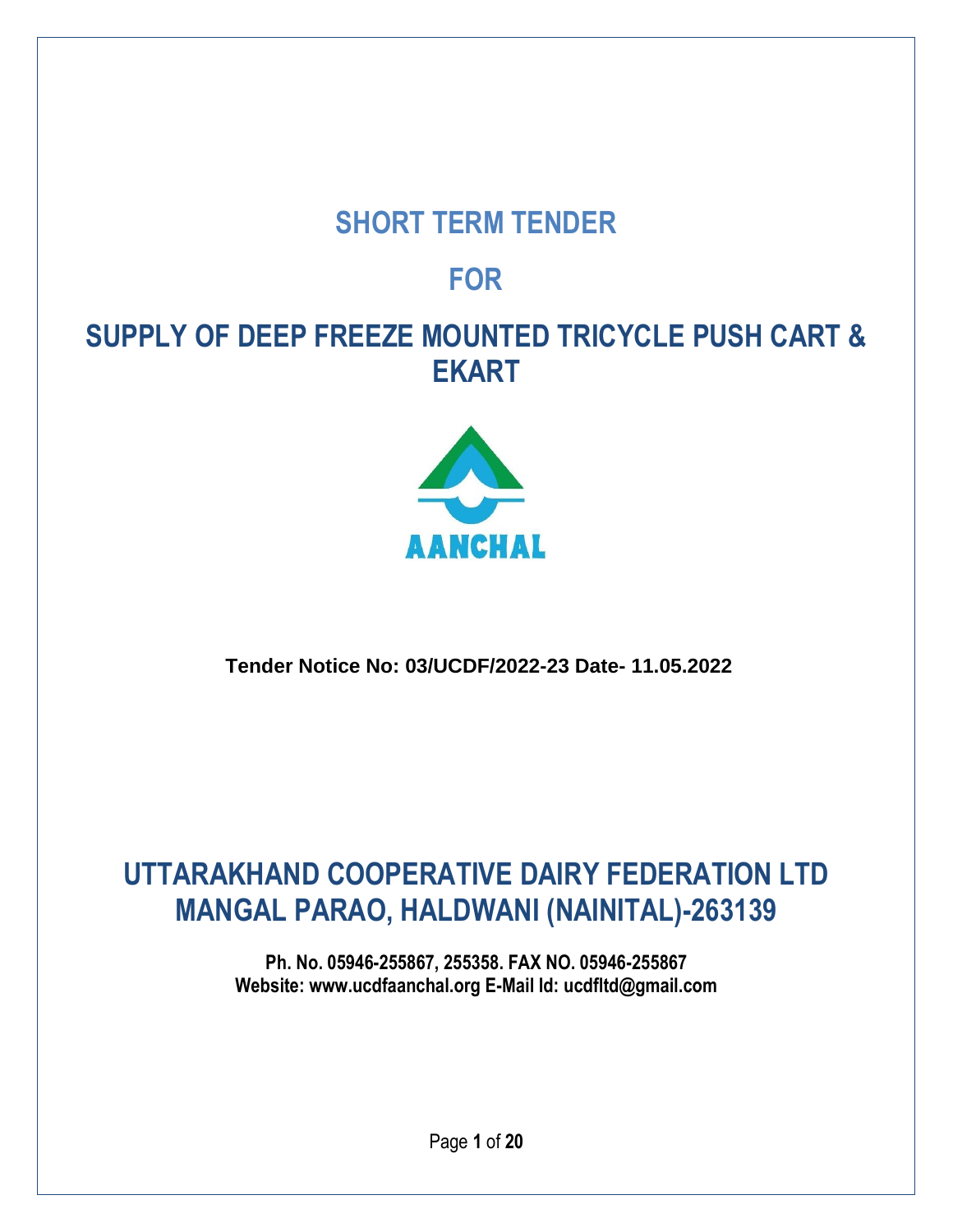# **Table of Contents**

| $1_{\cdot}$ |  |  |  |  |
|-------------|--|--|--|--|
| 2.          |  |  |  |  |
| $3_{-}$     |  |  |  |  |
| 4.          |  |  |  |  |
| 4.1.        |  |  |  |  |
| 4.2.        |  |  |  |  |
|             |  |  |  |  |
|             |  |  |  |  |
|             |  |  |  |  |
|             |  |  |  |  |
|             |  |  |  |  |
|             |  |  |  |  |
|             |  |  |  |  |
|             |  |  |  |  |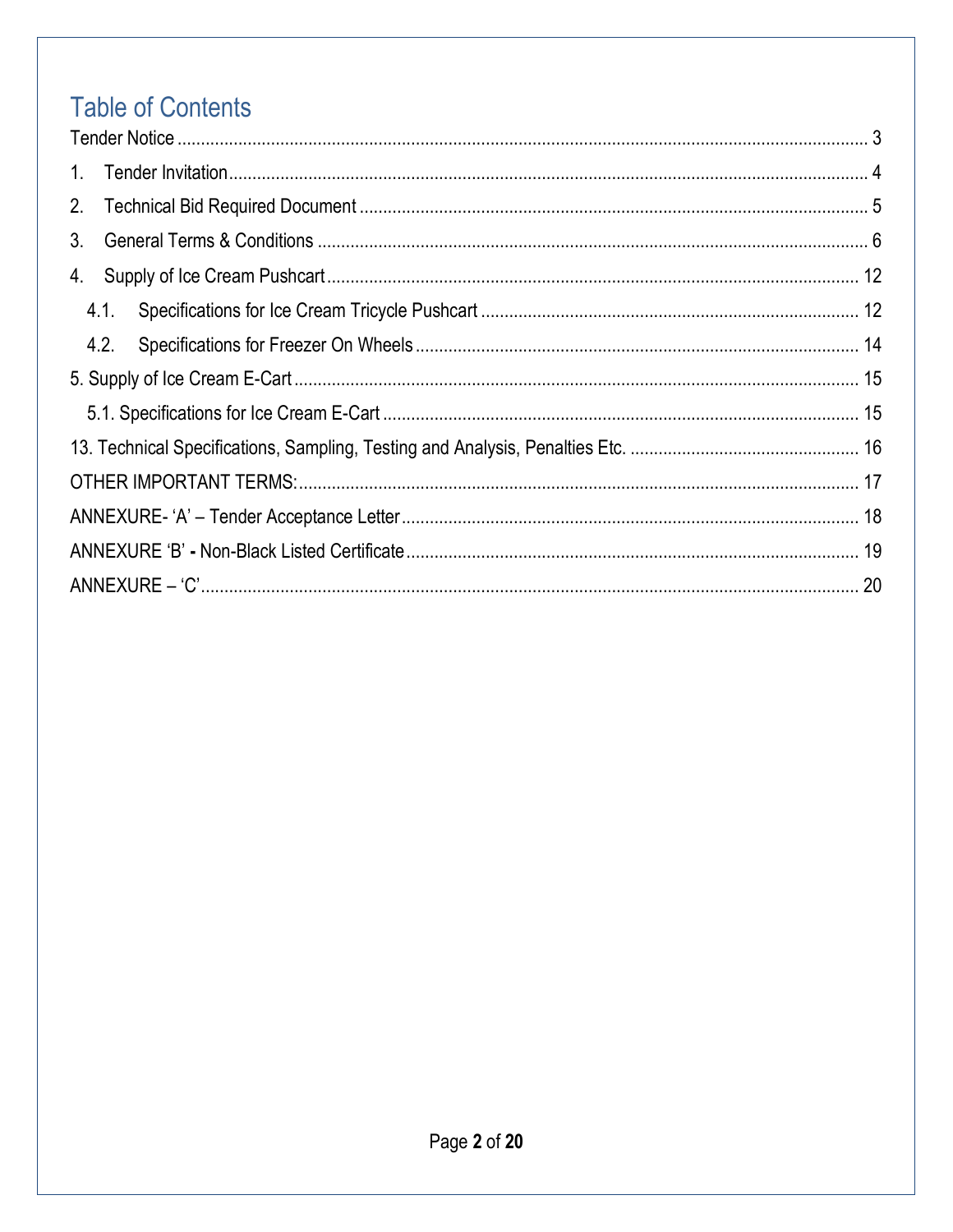## <span id="page-2-0"></span>Tender Notice

#### **OFFICE OF THE MANAGING DIRECTOR, UTTARAKHAND COOPERATIVE DAIRY FEDERATION LIMITED, HALDWANI (NAINITAL), UTTARAKHAND Short Term Tender Notice**

Tenders are invited by the undersigned from experienced, reputed & financially sound manufacturers/suppliers for the following work so as to reach this office on or before 23.05.2022 upto 5:00 PM. Tenders will be opened on 24.05.2022 at 11:00 AM.

| S. No | Name of Work                                                                | <b>Details</b>              |
|-------|-----------------------------------------------------------------------------|-----------------------------|
|       | Supply of FOW mounted Ice Cream Tricycle   Tender Fees, EMD & other related |                             |
|       | Pushkart & E-Kart in various districts of details                           | can<br>be<br>seen<br>on     |
|       | Uttarakhand                                                                 | from<br>www.ucdfaanchal.org |
|       |                                                                             | 12.05.2022 onwards.         |

**Managing Director, UCDF Limited**

### Bank Details for Online submission of Tender Fees & EMD through RTGS/NEFT:

| Name of account holder | Uttaranchal Cooperative Dairy Federation Ltd. |
|------------------------|-----------------------------------------------|
| Name of Bank           | Axis Bank                                     |
| <b>Branch</b>          | Talli Haldwani (UT)                           |
| <b>Account Number</b>  | 584010100013749                               |
| Type                   | Saving bank                                   |
| <b>IFSC</b> code       | UTIB0000584                                   |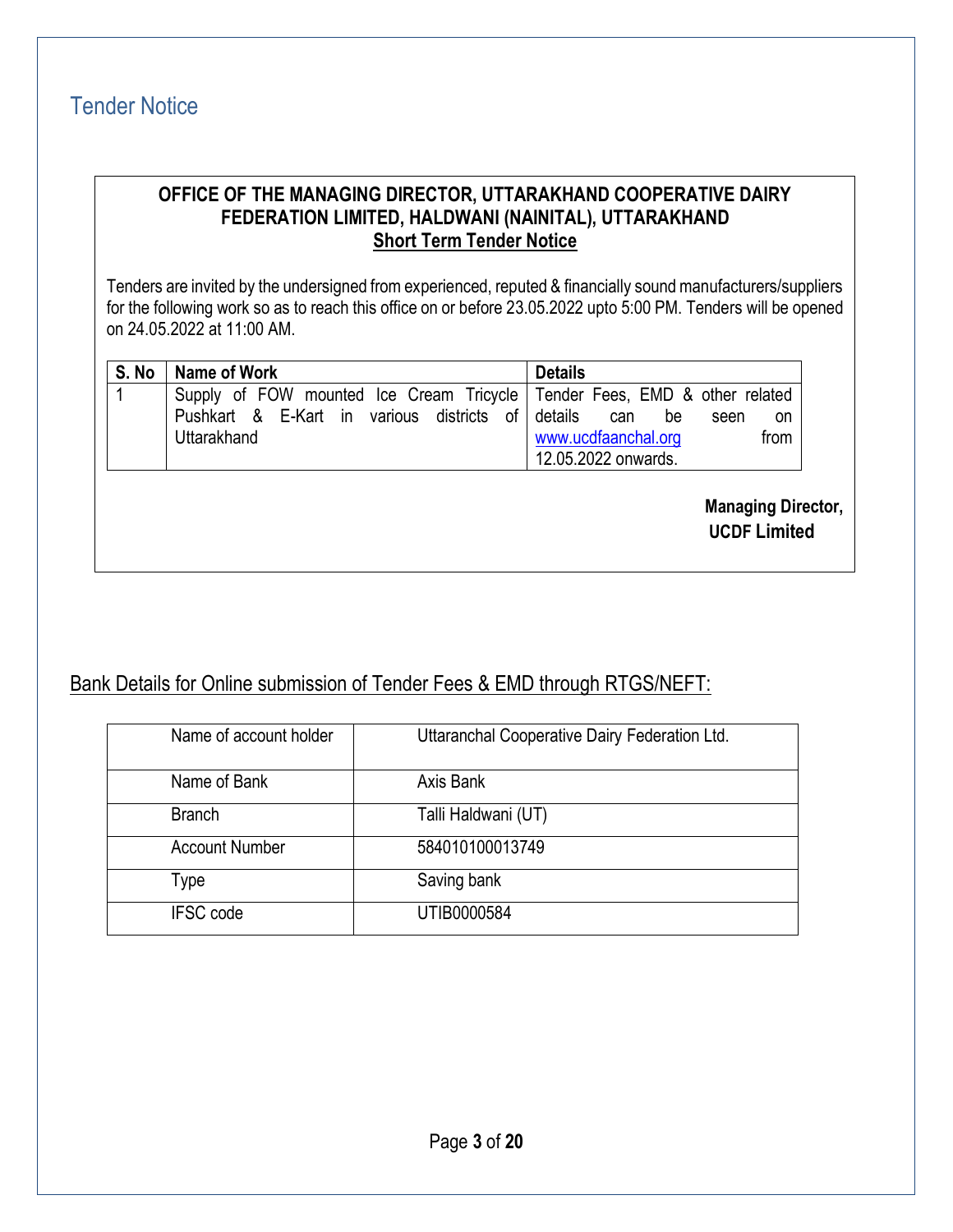## **GENERAL TERMS & CONDITIONS**

- 1- The detail information regarding the tender may be obtained from the tender website [www.ucdfaanchal.org](http://www.ucdfaanchal.org/)
- 2- Tender document fees- All bidders should have to deposit earnest money online through NEFT/RTGS in the given bank account detail of Uttarakhand Cooperative Dairy Federation Ltd, Mangal Parao, Haldwani. The bidders must have to upload scan copy of the deposit/transaction receipt in Technical Bid. The bidders may also deposit Tender fess offline in form of D.D. (in original) or cash to this office on or before the mentioned date & time.
- 3- EMD All bidders should have to deposit earnest money online through NEFT/RTGS in the given bank account detail of Uttarakhand Cooperative Dairy Federation Ltd, Mangal Parao, Haldwani. The bidders must have to upload scan copy of the deposit/transaction receipt in Technical Bid. The bidders may also deposit EMD offline in form of D.D (in original) / cash etc. to this office on or before the mentioned date & time.
- 4- UCDF will not be responsible for any problems faced by the bidder due to any technical fault occurred in the website while downloading the tender. For the same no time relaxation will be allowed to the bidder.
- 5- The bidder will have to mention unit rates of each item in numerals as well as in words.
- 6- The rates quoted, by the bidder, should be FOR site inclusive of all prevailing taxes and duties.
- 7- Conditional tenders will not be accepted.
- 8- Undersigned reserves the right to reject any or all tenders without assigning any reason. Managing Director, UCDF Ltd., Haldwani.

# <span id="page-3-0"></span>1. Tender Invitation

Uttarakhand Co-operative Dairy Federation Ltd. (abbreviated as UCDF Ltd.) is an apex level State Federation of District Milk Co-operative Unions in the state of Uttarakhand. It was established in the year 2001, under registration no 555, dated 12-03-2001, with its head office at Mangal Parao, Haldwani (Nainital). UCDF Ltd is engaged in milk procurement, processing and marketing activities of milk and milk products in the state of Uttarakhand and is popularly known for its brand 'Aanchal'.

Uttarakhand Cooperative Dairy Federation Limited intends to invite manufacturers/suppliers equipped with sophisticated technology and sound financial capability for supply of Deep Freeze Mounted Tricycle, E-Carts at different locations for Uttarakhand State.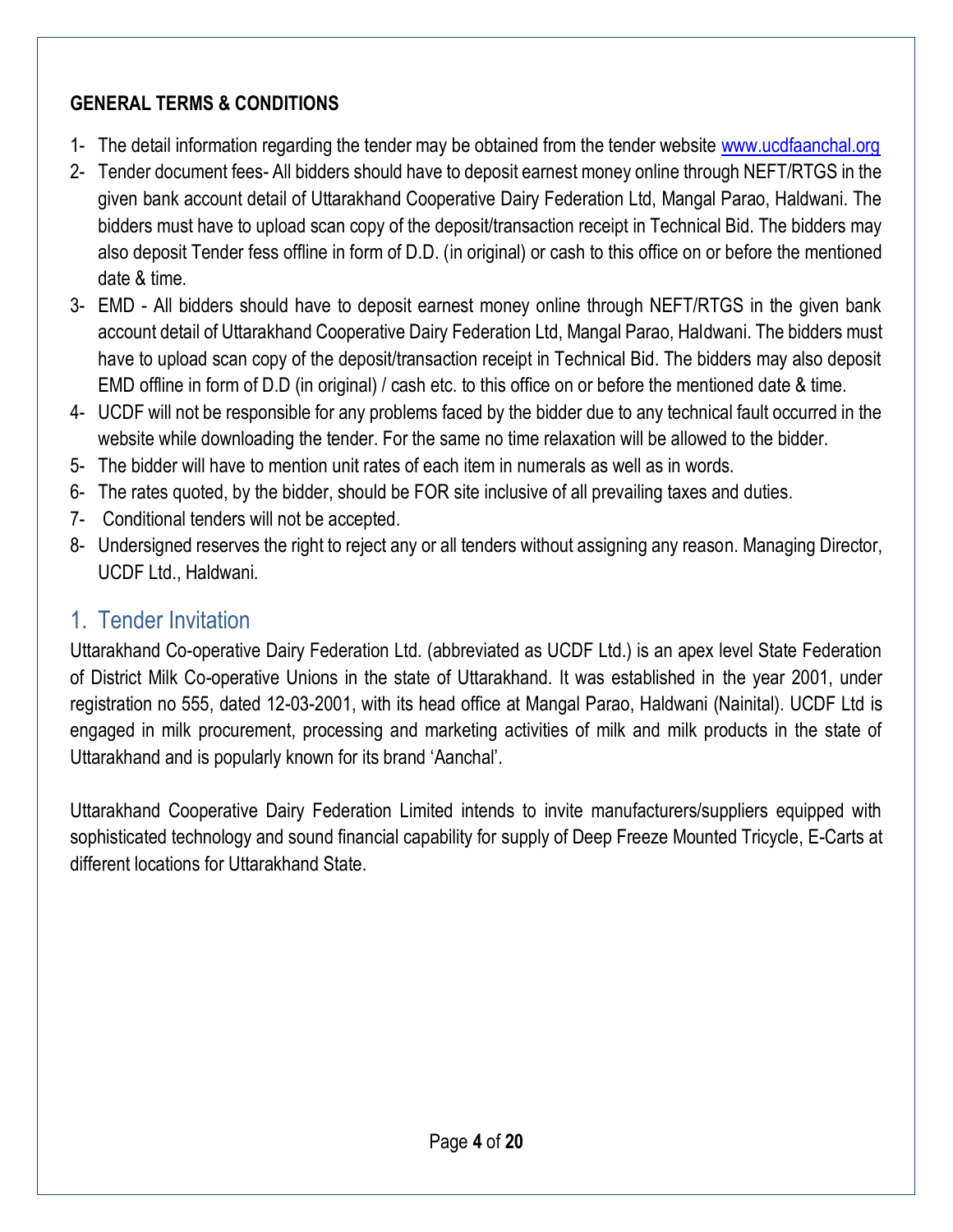### **Item Details and Earnest Money Deposit Details-**

| <b>SN</b> | <b>Name of Work/Item</b>  | Approx.<br>Qty (No) | Work<br>Estimated<br>Cost | <b>EMD</b><br>(Rs) | Tender<br><b>Document Fee</b> | Rate<br>Contract<br><b>Period</b> |
|-----------|---------------------------|---------------------|---------------------------|--------------------|-------------------------------|-----------------------------------|
|           | <b>Ice Cream Pushcart</b> | 30                  | Rs. 15.00 Lakhs           | Rs.30,000          | Rs. 1770                      | 360 Days                          |
|           | <b>Ice Cream E-Cart</b>   | 10                  | Rs. 10.00 Lakhs           | Rs. 20,000         | Rs. 1770                      | 360 Days                          |

*Note-Individual Item wise rates will be accepted, and lowest item rate bidder will be awarded for that particular item tender. Firms will also provide raw material rates in the bid.*

## <span id="page-4-0"></span>2. Technical Bid Required Document

Submit the following documents in the technical bid to be submitted along with the signed copy of the tender document.

- 1) Registration Certificates of firm/manufacturer/supplier (Self attested Copy). In case of dealers/distributor Authorization letter from manufacturer is required to be submitted.
- 2) GST registration document (Self attested Copy).
- 3) PAN Card (Self attested Copy).
- 4) Earnest Money deposit DD/Receipt. (Self-attested Copy).
- 5) Tender document fee deposit DD/Receipt. (Self-attested Copy).
- 6) **Work Experience:** The bidder should have executed works of similar nature, minimum 25 % in quantity/amount (at least one in last 3 consecutive Years). For the proof of the same, bidder should submit purchase orders and its satisfactory performance/completion report issued by the any government/semi government/PSU/Autonomous/co-operative/Reputed Private organizations, in past three (03) consecutive years, from the date of tender publishing.
- 7) CA certificate with year wise declaration, for last 2 consecutive Year Annual turnover reports, which should not be less than 50% of work value annually.
- 8) Tender Acceptance Letter (**ANNEXURE -A**) should be filled, signed and stamped/certified properly.
- 9) An affidavit regarding Non-Blacklisting or otherwise as per **ANNEXURE** '**B**' duly attested by the oath commissioner is required to be attached in support thereof.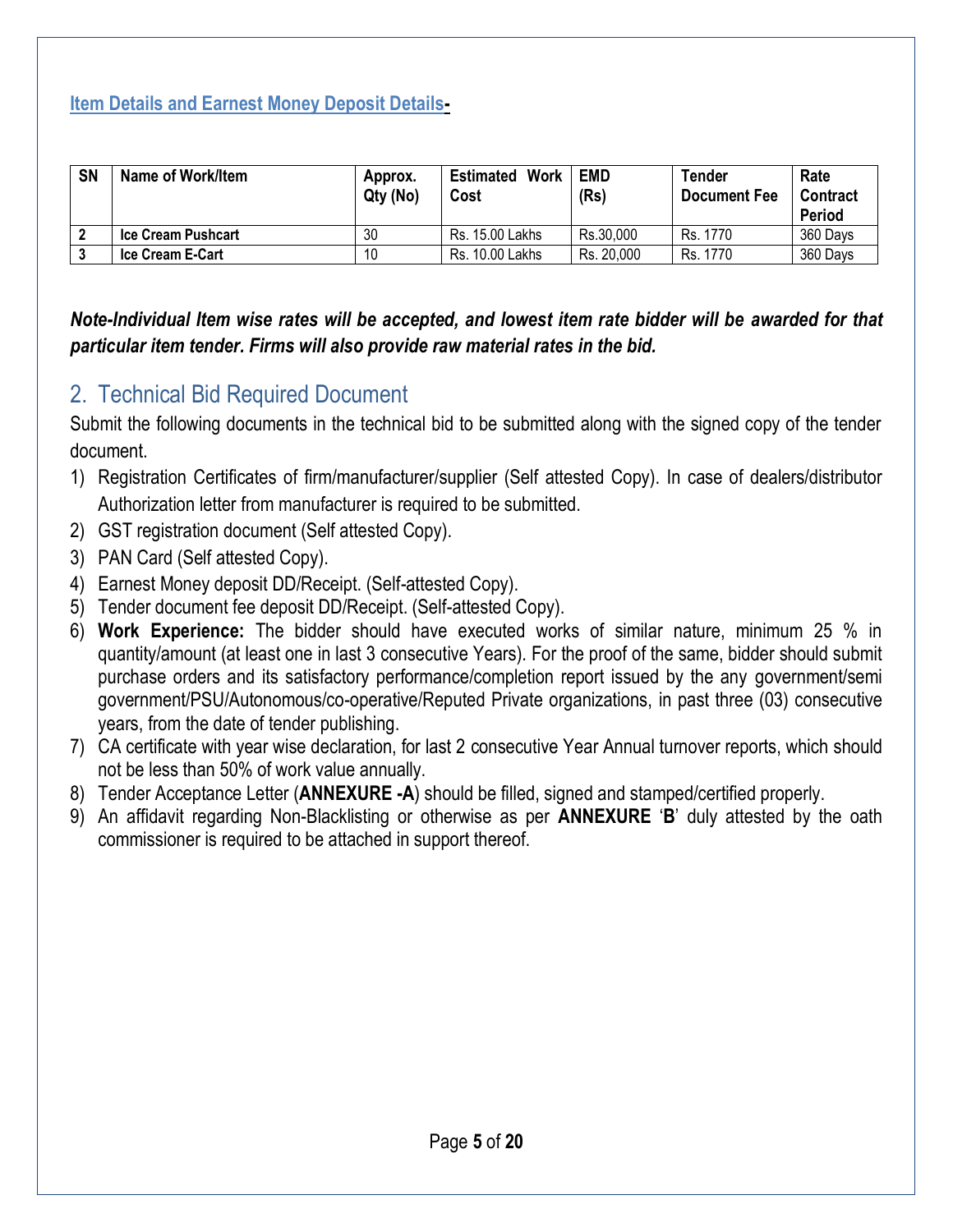# <span id="page-5-0"></span>3. General Terms & Conditions

| <b>S.N.</b>                                                                                                                                                                                                                                      | <b>General</b>     | <b>Description</b>                                                                               |
|--------------------------------------------------------------------------------------------------------------------------------------------------------------------------------------------------------------------------------------------------|--------------------|--------------------------------------------------------------------------------------------------|
| $\mathbf{1}$                                                                                                                                                                                                                                     | <b>Eligibility</b> | Manufacturers of Pushkart & E-Karts will be preferred over dealers                               |
|                                                                                                                                                                                                                                                  | <b>Criteria</b>    |                                                                                                  |
| $\boldsymbol{2}$                                                                                                                                                                                                                                 | 2.1                | The bidder shall have to meet the following eligibility criteria. In case bidder fails to submit |
|                                                                                                                                                                                                                                                  |                    | these documents, before or during the contract period, Tender committee/Tender inviting          |
|                                                                                                                                                                                                                                                  |                    | authority will have the right to terminate/disqualify bid.                                       |
|                                                                                                                                                                                                                                                  | 2.2                | <b>Eligibility Criteria</b>                                                                      |
|                                                                                                                                                                                                                                                  |                    | The bidder should be in such business (as required for the tendered work) for a period of        |
|                                                                                                                                                                                                                                                  |                    | at least 3 (three) years. In order to support these document-.                                   |
|                                                                                                                                                                                                                                                  |                    | (a) The Firm should have registered as a manufacturer or dealer/suppliers, from more             |
|                                                                                                                                                                                                                                                  |                    | than 2 (Two) years. In case bidder is dealer, then should have authorized dealership             |
|                                                                                                                                                                                                                                                  |                    | document.                                                                                        |
|                                                                                                                                                                                                                                                  |                    | (b) The firm should have executed at least 25% of same work or style tendered quantity/          |
|                                                                                                                                                                                                                                                  |                    | government/semi government/PSU/Autonomous/co-<br>the<br>of jobs<br>in<br>amount                  |
|                                                                                                                                                                                                                                                  |                    | operative/Reputed Private organizations in past 2 years.                                         |
|                                                                                                                                                                                                                                                  |                    | (c) The annual turnover of the firm should not be less than 50% of work value since last 2       |
|                                                                                                                                                                                                                                                  |                    | years (out of last 3 consecutive years).                                                         |
|                                                                                                                                                                                                                                                  |                    | (d) The bidder should not be Black listed by any Federation/organization/institution/            |
|                                                                                                                                                                                                                                                  |                    | government or semi government departments of states or GOI. To ensure that bidder                |
|                                                                                                                                                                                                                                                  |                    | have to submit Affidavit mentioning the same on Rs. 100.00 stamp paper.                          |
| 2.3<br>the bidder has: -<br>nature.<br>Or Partnership deed in case of Partnership firms.                                                                                                                                                         |                    | The bidder should be registered under office of competent authority or under statuary            |
|                                                                                                                                                                                                                                                  |                    | bodies at the time of bid opening in the same name or style. In order to support this            |
|                                                                                                                                                                                                                                                  |                    |                                                                                                  |
|                                                                                                                                                                                                                                                  |                    | Registration Certificate issued by the Registrar of firm in case of firms of proprietary         |
|                                                                                                                                                                                                                                                  |                    |                                                                                                  |
|                                                                                                                                                                                                                                                  |                    |                                                                                                  |
|                                                                                                                                                                                                                                                  |                    | Or Article of association in case of Pvt. Ltd. Companies.                                        |
| Department / Local bodies for similar work.<br>The bidder's last two years annual financial turnover total amount shall not be less than<br>2.4<br>60 % of the contract value as specified in the invitation for tender bid. In order to support |                    | Or Registration certificate for firms registered with NSIC/Central or State Govt.                |
|                                                                                                                                                                                                                                                  |                    |                                                                                                  |
|                                                                                                                                                                                                                                                  |                    |                                                                                                  |
|                                                                                                                                                                                                                                                  |                    | that condition, Bidder/Contractor will have to submit Copy of Balance Sheet, along with          |
|                                                                                                                                                                                                                                                  |                    | Profit & Loss statement duly certified by Chartered Accountant, or CA certificate of yearly      |
|                                                                                                                                                                                                                                                  |                    | last two-year Turnover declaration Which Reflect the annual turnover of the last two years.      |
|                                                                                                                                                                                                                                                  | 2.5                | Bidder should have credentials for satisfactory performance for the last Two year. To            |
|                                                                                                                                                                                                                                                  |                    | support this the bidder has: -                                                                   |
|                                                                                                                                                                                                                                                  |                    | Self-attested and seal photocopy of executed purchase orders given by<br>(i)                     |
|                                                                                                                                                                                                                                                  |                    | Government Dairies/ Milk Federation/ Central or state organizations/                             |
|                                                                                                                                                                                                                                                  |                    | departments/ statutory bodies/reputed private dairies etc.                                       |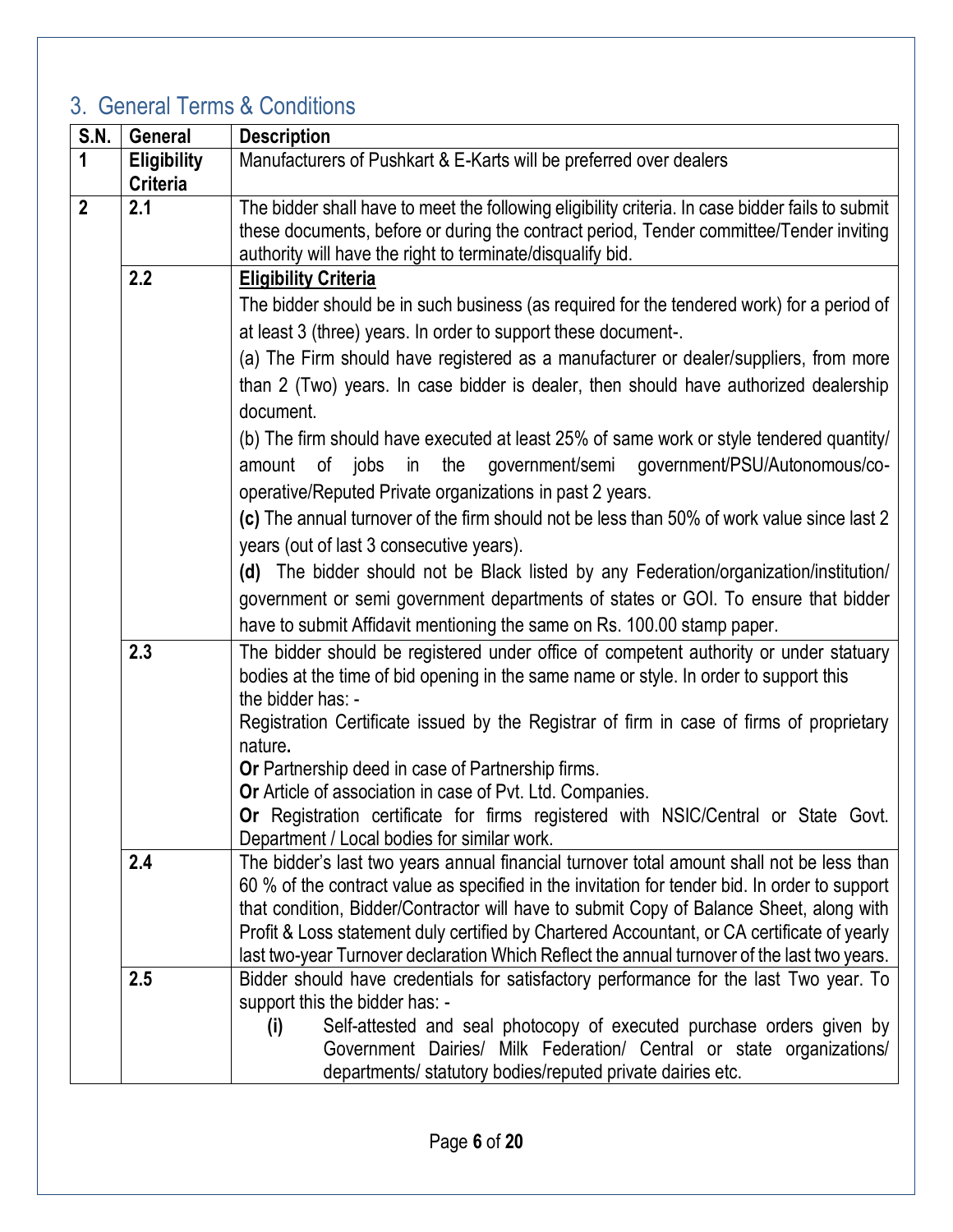|                |                                                                                                                                                                                                                                                                                                                                                                              | (ii)<br>Certificate against above purchase orders issued by the respective<br>Government<br>Dairies/Milk<br>Federation/Central<br><b>or</b><br>state<br>organizations/departments/statutory bodies/reputed private dairies etc<br>regarding satisfactory execution of purchase order.                                                                                                                                                                                                                                                                                                                                                                                                                                                                                                                                                                                                                                                                                                                                                                                                                                    |  |  |  |  |
|----------------|------------------------------------------------------------------------------------------------------------------------------------------------------------------------------------------------------------------------------------------------------------------------------------------------------------------------------------------------------------------------------|--------------------------------------------------------------------------------------------------------------------------------------------------------------------------------------------------------------------------------------------------------------------------------------------------------------------------------------------------------------------------------------------------------------------------------------------------------------------------------------------------------------------------------------------------------------------------------------------------------------------------------------------------------------------------------------------------------------------------------------------------------------------------------------------------------------------------------------------------------------------------------------------------------------------------------------------------------------------------------------------------------------------------------------------------------------------------------------------------------------------------|--|--|--|--|
|                | 2.6                                                                                                                                                                                                                                                                                                                                                                          | Bidder's firm should be registered with Sales Tax Department/VAT/GST.                                                                                                                                                                                                                                                                                                                                                                                                                                                                                                                                                                                                                                                                                                                                                                                                                                                                                                                                                                                                                                                    |  |  |  |  |
|                | 2.7<br>In Case the bidder's position is only of a supplier concerned item then in that case he<br>should be authorized distributor of that item for Uttarakhand.<br>Following document is to be furnished by the bidder in support of his being authorized<br>distributor or concerned item. -<br>Certificate of distributorship issued by the concerned manufacturing firm. |                                                                                                                                                                                                                                                                                                                                                                                                                                                                                                                                                                                                                                                                                                                                                                                                                                                                                                                                                                                                                                                                                                                          |  |  |  |  |
|                | 2.8                                                                                                                                                                                                                                                                                                                                                                          | The Tendering Firms Should have following document-<br>Renewal letter for the ISI/BIS License of the Current period.<br>ISI/BIS Marking for the receipt for the current year.                                                                                                                                                                                                                                                                                                                                                                                                                                                                                                                                                                                                                                                                                                                                                                                                                                                                                                                                            |  |  |  |  |
|                | Note-<br>For $(2)$                                                                                                                                                                                                                                                                                                                                                           | In case bidder/Contractor fails to show/submit above said document, Whenever ask by<br>tender committee/tender inviting authority, before/during the contract period concerned<br>bidder/Contractor shall be considered as non-eligible for tender bidding/allotted Contract.                                                                                                                                                                                                                                                                                                                                                                                                                                                                                                                                                                                                                                                                                                                                                                                                                                            |  |  |  |  |
| $\mathfrak{Z}$ | <b>Tender</b><br><b>Application</b>                                                                                                                                                                                                                                                                                                                                          | Tender Bid should be submitted in two bid system i.e., Technical Bid and Financial Bid in<br>tender portal. Incomplete, irrelevant or conditional tenders are liable to be rejected.<br>Tenders not submitted on proper forms i.e., Technical Bid and Financial Bid form, will not<br>be considered.<br>Offline required tender Technical Bid documents (EMD/Tender fee/other) are to be<br>addressed and send to "Uttarakhand Cooperative Dairy Federation Ltd, Mangal Parao,<br>Haldwani (Nainital)" in sealed cover with the name of the tender notice and name of the<br>application work on the cover. The sealed cover should also bear the name and full<br>address, email address and contact no of the bidder. The tenders should be sent by the<br>registered post/ speed post/ courier in sealed covers. UCDF will not accept any excuse<br>for non-receipt of tenders, in time, due to loss or delay in postal services.<br>For any kind of online or internet related technical error during tender uploading and<br>bidding process, Uttarakhand Cooperative Dairy Federation Ltd will not be responsible. |  |  |  |  |
| 4              | <b>Tender</b><br><b>Fees</b>                                                                                                                                                                                                                                                                                                                                                 | The bidder will have to deposit the tender fees as mentioned in the document.                                                                                                                                                                                                                                                                                                                                                                                                                                                                                                                                                                                                                                                                                                                                                                                                                                                                                                                                                                                                                                            |  |  |  |  |
| 5              | <b>Earnest</b><br><b>Money</b>                                                                                                                                                                                                                                                                                                                                               | All bidders should deposit earnest money as mentioned in the document.<br>Earnest Money as mentioned in the Tender Document is to be deposited in the<br>$(A)$ -<br>form of Cash or in the form of DD/FDR issued by Nationalized Bank which should be<br>payable /pledged in favor of Uttaranchal Co-operative Dairy Federation Ltd., Mangal<br>Parao, Haldwani (Nainital) and without EMD Fee respective bid will not be considered.<br>EMD should be valid for at least 45 Days beyond the bid validity period.<br>Earnest Money will not be acceptable in any other form except as specified in the bid<br>conditions. EMD of unsuccessful bidders would be returned within 30 clear days from the                                                                                                                                                                                                                                                                                                                                                                                                                    |  |  |  |  |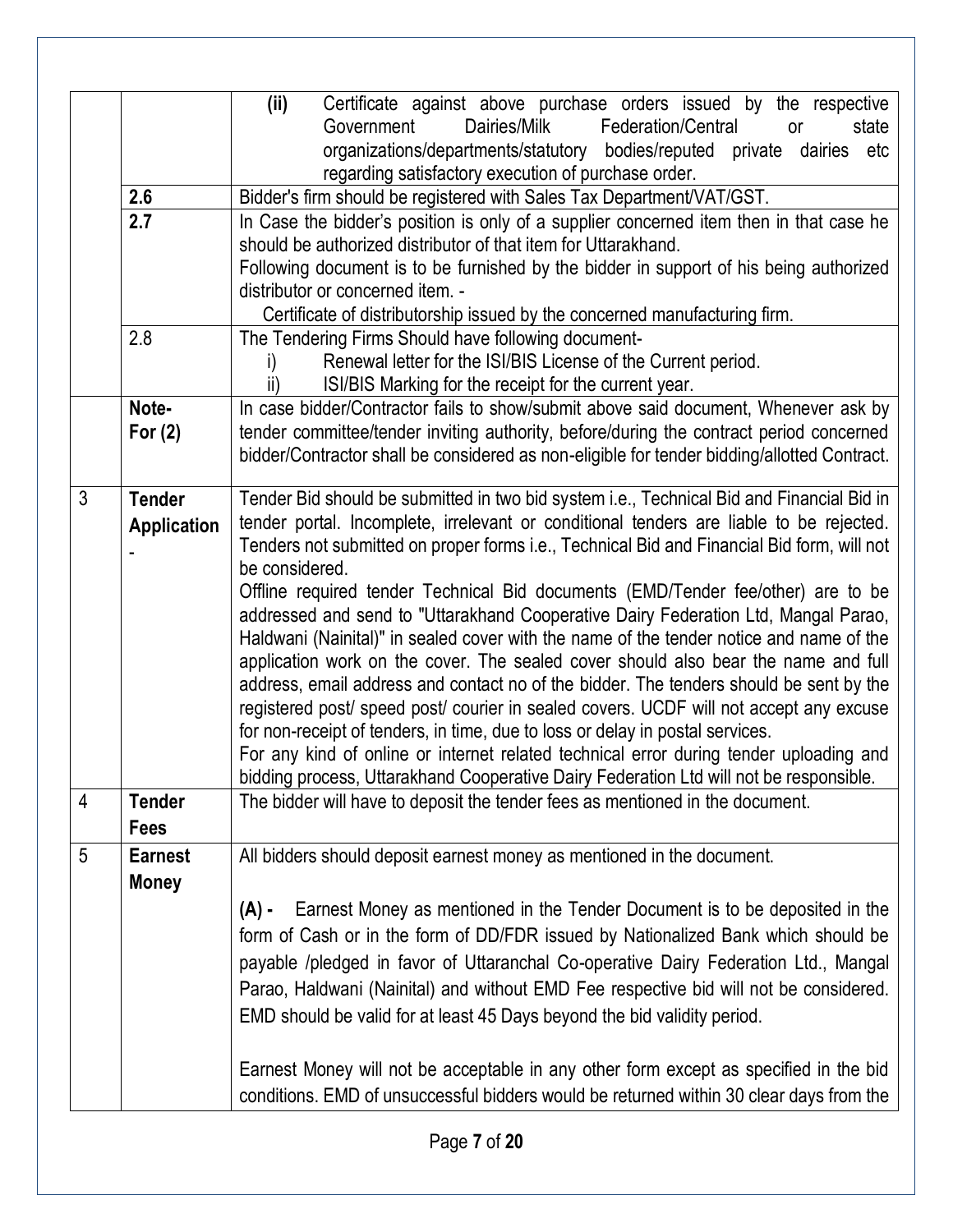|                |                    | date of opening of the tender bids. However, no interest shall be paid on EMD for the          |
|----------------|--------------------|------------------------------------------------------------------------------------------------|
|                |                    | period during which it lies with the UCDF.                                                     |
| 6              | <b>Price Basis</b> | a) The price must be quoted on for destination basis including Excise Duty, GST, packing       |
|                |                    | forwarding, if considered and it shall be deemed that the rates are inclusive of all Taxes     |
|                |                    | and Levies and successful bidders shall be bound to supply the Goods at all-inclusive          |
|                |                    | rates on FOR destination basis. The applicable rate of duties and levies should also be        |
|                |                    | mentioned in the offer.                                                                        |
|                |                    | b) Bidder's firm is requested to mention their rates both in the words and figures. In case    |
|                |                    | of ambiguity, rates mentioned in words shall be considered as correct bidding rates.           |
| $\overline{7}$ | <b>Sample</b>      | All bidder Parties are requested to deposit representative sample of the item for which        |
|                |                    | they are going in tender bidding.                                                              |
| 8              | <b>Holiday</b>     | In case the schedule date for opening of tenders is declared a Public holiday the bid          |
|                | <b>Tender</b>      | opening will be held on the next working day at the same time.                                 |
|                | Open               |                                                                                                |
| 9              | <b>General</b>     | The successful bidder will have to deposit Rs. 100.00 as membership with the UCDF. This        |
|                | <b>Membershi</b>   | will be one-time general membership fee. If any bidder has already deposited this amount       |
|                | p                  | once, he needs not to deposit the money in future.                                             |
| 10             | Rate               | UCDF reserve the right for commercial negotiations only with Lowest bidder (L1), if            |
|                | <b>Negotiation</b> | required after opening of bid.                                                                 |
| 11             | <b>Agreement</b>   | The successful bidder shall be required to enter into an agreement with the Uttarakhand        |
|                |                    | Cooperative Dairy Federation Ltd, Mangal Parao, Haldwani (Nainital), for execution of the      |
|                |                    | work for which the tender has been accepted. In case of Partnership firms, the Agreement       |
|                |                    | must be signed by the partners or by the person holding power of attorney on behalf of         |
|                |                    | the firm. In the latter case a only attested copy of the power of attorney must be submitted   |
|                |                    | to the UCDF. The partnership firms should enclose photocopy of the partnership deed            |
|                |                    | and an attested copy of power of attorney for signing.                                         |
| 12             | LOI                | After getting agreement, UCDF will release a LOI (Letter of Intent) to firm, against qualified |
|                |                    | tender work with information like contract period, work specification and other condition.     |
|                |                    |                                                                                                |
| 13             | <b>Contract</b>    | The UCDF are required to keep their offer open for Limited Period (As per Tender               |
|                | <b>Validity</b>    | Document or LOI) from the date of opening of the bid. If any bidder withdraws or fails to      |
|                |                    | perform their part of contract before expiry period. The Earnest Money Deposited by the        |
|                |                    | bidder will be forfeited by UCDF. And for further remaining work contract period, UCDF         |
|                |                    | can call to Second Lowest Bidder for work agreement at first lowest rate.                      |
| 14             | <b>Work</b>        | Earnest Money deposited by firm during bid submission, will kept by UCDF as Work               |
|                | <b>Security</b>    | Security Money for contract period. The Security money shall be liable to be forfeited in      |
|                |                    | the event of Breach of Contract in addition to any other action which UCDF may think not       |
|                |                    | be proper at their sole discretion                                                             |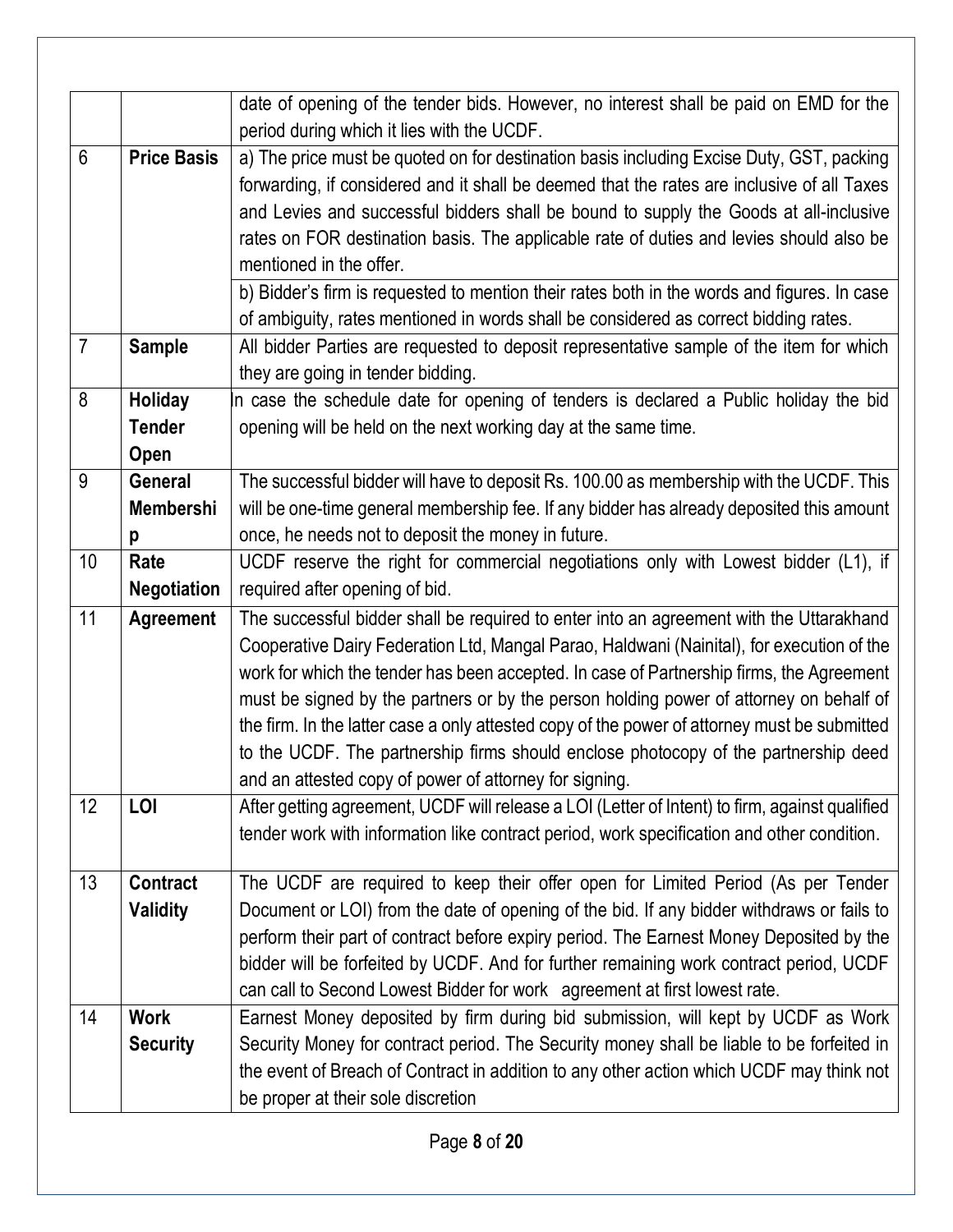| 15 | <b>Work Order</b>              | UCDF will release time to time Work/Purchase order as per their timely requirement                                                                                           |  |  |  |
|----|--------------------------------|------------------------------------------------------------------------------------------------------------------------------------------------------------------------------|--|--|--|
|    |                                | generated, against LOI during the contract period.                                                                                                                           |  |  |  |
| 16 | Order                          | The Goods/Material must be dispatched within the given time, after receipt of                                                                                                |  |  |  |
|    | <b>Dispatch</b>                | Purchase/Work order.                                                                                                                                                         |  |  |  |
| 17 | Order Lead                     | Firm will have to make supplies strictly as per delivery schedule mention in the purchase                                                                                    |  |  |  |
|    | <b>Time</b>                    | order, from the date of receipt of purchase order.                                                                                                                           |  |  |  |
| 18 | Work order                     | 1- The penalty shall be imposed 5 % of the value of purchase Goods/material for                                                                                              |  |  |  |
|    | Penal                          | each 7 days, delay in supply to be imposed from the very first day of each 7 days                                                                                            |  |  |  |
|    | <b>Clause</b>                  | slab, by the purchaser at their sole discretion which may even go up to the<br>cancellation of the order besides confiscation of the earnest money. Delivery                 |  |  |  |
|    |                                | period shall not be extended in normal circumstances and the order placed shall                                                                                              |  |  |  |
|    |                                | be deemed to be cancelled automatically in the event of the supplies not being                                                                                               |  |  |  |
|    |                                | made as per the schedule. However, under emergent circumstances the                                                                                                          |  |  |  |
|    |                                | purchaser may extend the same and, in this event, also the penal clause defined<br>above shall be applicable. If you fail to execute supplies in time and purchaser is       |  |  |  |
|    |                                | not in a position to accept the material with late supply penalty Purchaser may                                                                                              |  |  |  |
|    |                                | have the right to arrange the Goods from other source and under this circumstance                                                                                            |  |  |  |
|    |                                | you have to compensate the loss that Purchaser may sustain by procuring the                                                                                                  |  |  |  |
|    |                                | material from other sources.                                                                                                                                                 |  |  |  |
|    |                                | 2- Goods/Material, which is not confirming to our specifications, shall not be accepted<br>at any discount and shall be liable to be summarily rejected. And such defective/ |  |  |  |
|    |                                | substandard Goods/Material will have to be removed by the seller from site/Milk                                                                                              |  |  |  |
|    |                                | Union at your own expenses. Contractor will be allowed to replace such material                                                                                              |  |  |  |
|    |                                | by acceptable quality material within 15 days from the date of issuing of                                                                                                    |  |  |  |
|    |                                | information to you regarding rejections. And Random sampling will be done by our                                                                                             |  |  |  |
|    |                                | Quality Control Department of concern Milk Union/UCDF to ensure acceptable<br>quality material. Any expenditure incurred by concern Milk Union/UCDF due to                   |  |  |  |
|    |                                | defective/ substandard supplied and rejected Goods/Material on the part of the                                                                                               |  |  |  |
|    |                                | bidder affecting their production schedule, will be realized out from the work                                                                                               |  |  |  |
|    |                                | Security Deposit or due pending payment of supplier.                                                                                                                         |  |  |  |
| 19 | <b>Billing</b>                 | Invoice/Bill would be generated/issue in the name of concerned Purchase order provider                                                                                       |  |  |  |
|    |                                | organization (Milk Union/UCDF) or as per instruction given in the Purchase Order. And<br>Invoice/Bill directly sends to them for the payment.                                |  |  |  |
| 20 | <b>Payment</b>                 | Payment against supplied material will be paid to the party with in 30 days, after material                                                                                  |  |  |  |
|    |                                | verification, testing, approval and safe receipt in Milk Union/UCDF.                                                                                                         |  |  |  |
| 21 | <b>Mode</b><br>of <sub>l</sub> | Payment for the work executed, in part or full, shall be made through Multi city                                                                                             |  |  |  |
|    | payment                        | cheques/RTGS/ DD by UCDF Ltd/DUSS for which bank charges will be borne by concern                                                                                            |  |  |  |
|    |                                | contractor.                                                                                                                                                                  |  |  |  |
| 22 | Rate                           | On the furnishing of valid documentary proof price revision shall be allowed for respective                                                                                  |  |  |  |
|    | <b>Revision</b>                | tender item.                                                                                                                                                                 |  |  |  |
|    | <b>Escalation</b>              |                                                                                                                                                                              |  |  |  |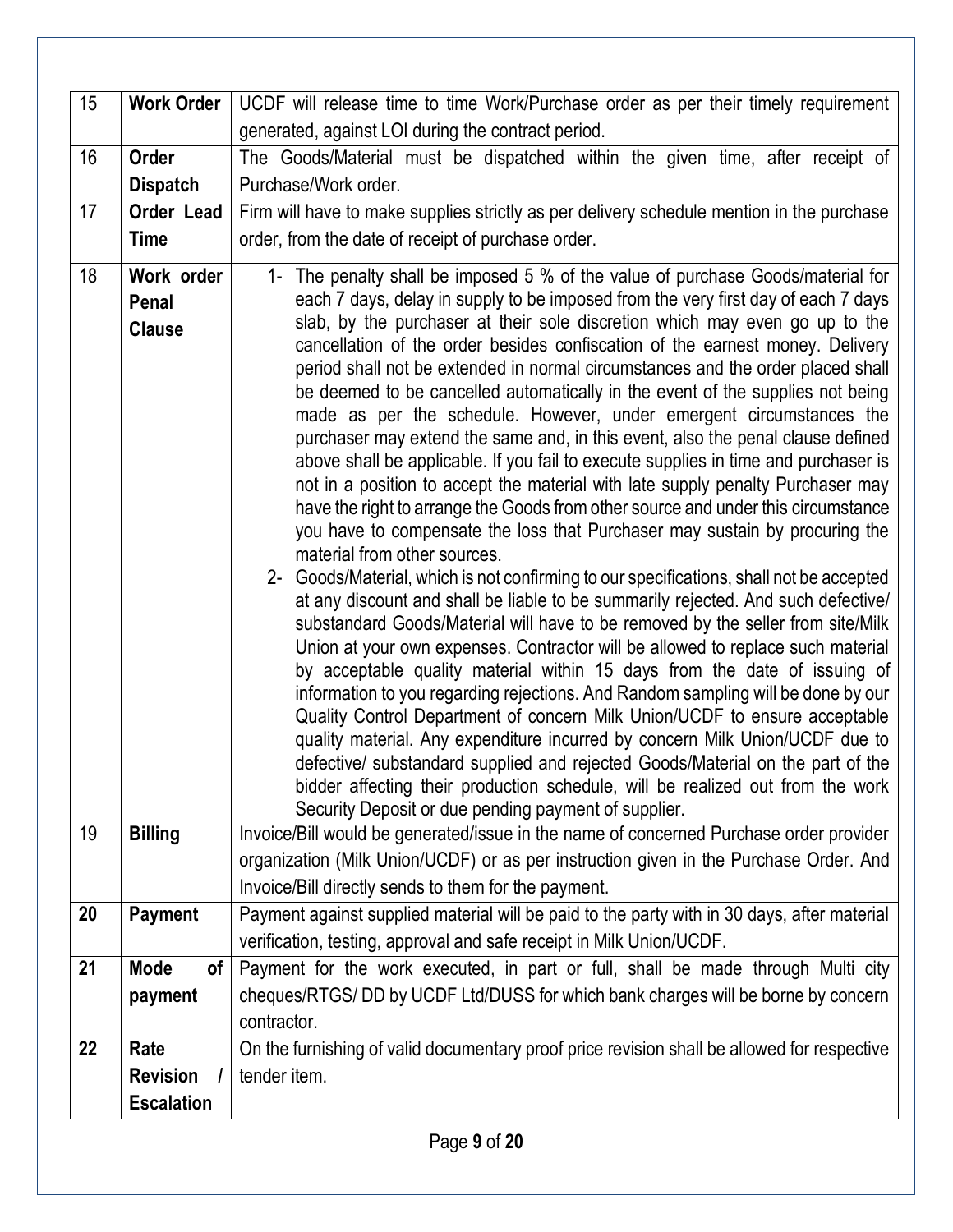| 23 | <b>Breach</b><br>of l<br><b>Contract</b> | Any expenditure incurred by UCDF due to Breach of Contract on the part of the bidder<br>affecting their production schedule, will be realized out of the work Security Deposit of<br>supplier, in addition to any other action taken which UCDF thinks proper at its sole<br>discretion.                                                                                                                                                                                                                                                                                                                                                                                                                                                                                                                                                                                                                                                                                                                                                                                                                                                                                                                    |  |  |  |
|----|------------------------------------------|-------------------------------------------------------------------------------------------------------------------------------------------------------------------------------------------------------------------------------------------------------------------------------------------------------------------------------------------------------------------------------------------------------------------------------------------------------------------------------------------------------------------------------------------------------------------------------------------------------------------------------------------------------------------------------------------------------------------------------------------------------------------------------------------------------------------------------------------------------------------------------------------------------------------------------------------------------------------------------------------------------------------------------------------------------------------------------------------------------------------------------------------------------------------------------------------------------------|--|--|--|
| 24 | <b>Arbitration</b>                       | All disputes or differences, in respect of which the decision is not final and conclusive,<br>shall on the initiative of either party be referred to the arbitration order of prevailing<br>cooperative society Act to the Director Dairy Vikas Uttarakhand/Registrar Dairy Co-<br>operative Societies Uttarakhand.                                                                                                                                                                                                                                                                                                                                                                                                                                                                                                                                                                                                                                                                                                                                                                                                                                                                                         |  |  |  |
| 25 | Force<br>majeure<br>clause               | The terms and conditions mutually agreed upon shall be subject to force majeure clause<br>as noted below:<br>"Neither the bidder not the federation shall be considered in default in performance of its<br>obligations hereunder, if such performance is prevented or delayed because of war,<br>hostilities, revolution, civil commotion, strike, earthquake, epidemic, accident fire, wind,<br>flood or because of any law, order proclamation, regulation or ordinance of any<br>government or of any act. Of God or any other causes whether of similar or dissimilar<br>nature, beyond the reasonable control of the party affected, should one or both the parties<br>be prevented from fulfilling his, their contractual obligations by state of force Majeure<br>lasting continuously for a period of six months the two parties should consult each other<br>regarding the future implementation of contract.<br>The federation may at any time, by notice in writing, summarily terminate the contract<br>without compensation to the contractor is adjudge insolvent, in case of company is would<br>up voluntarily by the order of court or a receiver or the contractor commits any breach of |  |  |  |
| 26 | <b>Bidder</b><br>blacklisted             | contract herein specifically provided for.<br>The Bidder should not be blacklisted and debarred for any fault Connected with the work,<br>from any Govt. Dept. / Organizations. In case UCDF Itd received any kind of information,<br>regarding Bidder being blacklisting at any stages of tender/contract period and Bidder is<br>being fails to denied that information, tender committee/Tender inviting authority have<br>right to reject his application/ Contract from the date.                                                                                                                                                                                                                                                                                                                                                                                                                                                                                                                                                                                                                                                                                                                      |  |  |  |
| 27 | Corrigendu<br>m                          | The bidders are advised to check tender portal (www.ucdfaanchal.org)<br>before the last<br>date and time of tender submission, to know about any corrigendum issued by UCDF. If<br>the bidder ignores any kind of published corrigendum regarding tender, before the last<br>date and time of tender submission. Then bidder will be liable for the rejection of tender<br>in any stages of tendering process.                                                                                                                                                                                                                                                                                                                                                                                                                                                                                                                                                                                                                                                                                                                                                                                              |  |  |  |
| 28 | <b>Others</b>                            | A) The quantity of material, as mentioned in bid document is approximate and may vary<br>as per milk unions' requirement on the sole discretion of UCDF.<br>B) The Uttarakhand Cooperative Dairy Federation Ltd, Mangal Parao, Haldwani shall not<br>be responsible for supply of Material/Goods.                                                                                                                                                                                                                                                                                                                                                                                                                                                                                                                                                                                                                                                                                                                                                                                                                                                                                                           |  |  |  |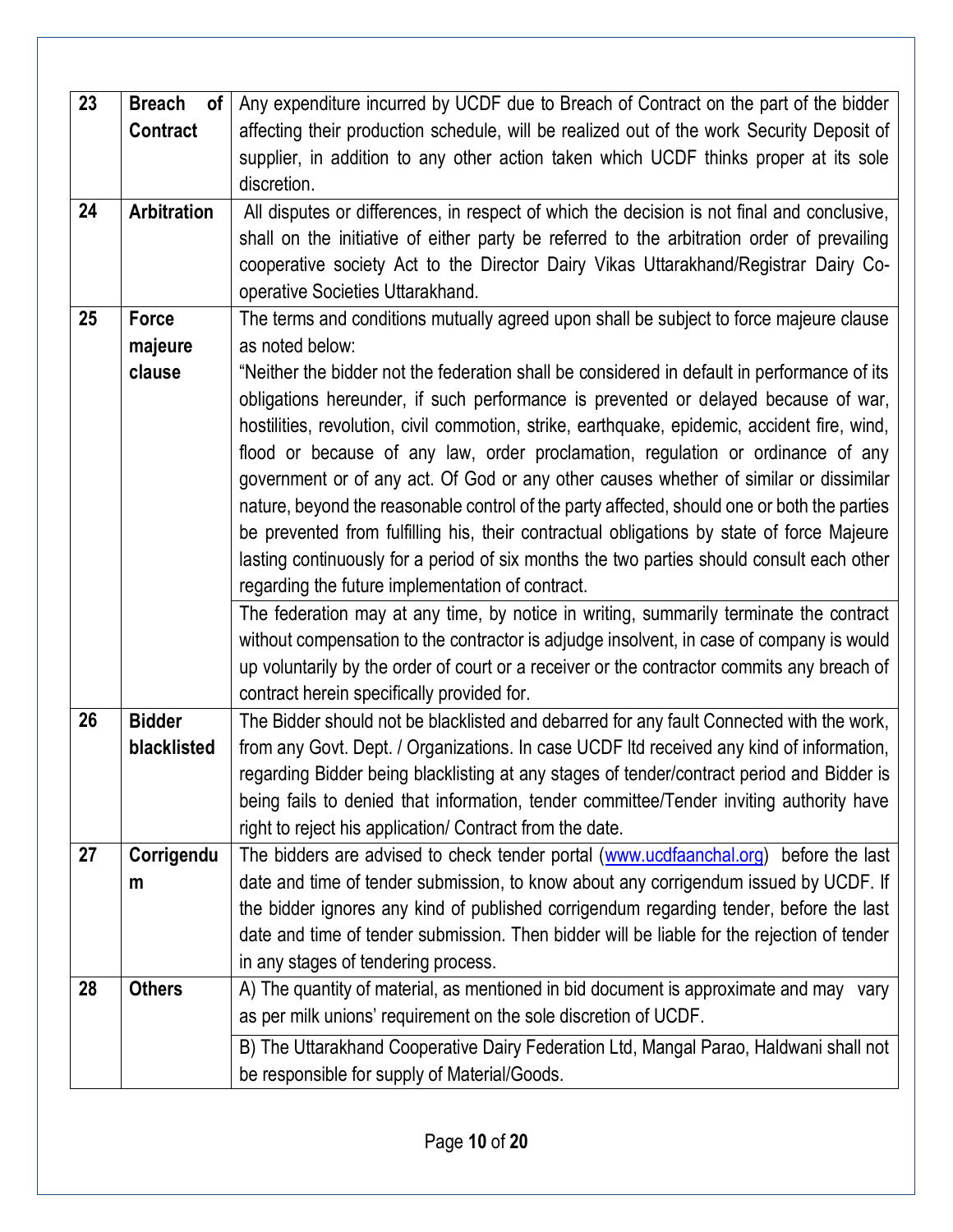|  | C) UCDF has the right to Rejection/Correction/Update of any part of tender or whole    |
|--|----------------------------------------------------------------------------------------|
|  |                                                                                        |
|  | tender and extend the date of it, without assigning any reason.                        |
|  | D) Any Government order, issued by the Uttarakhand Government, from time to time, will |
|  | be binding to both parties and similarly tender conditions will be amended.            |

*\*No amendment or modifications will be accepted in Terms & Conditions in bid documents.*

**S/d Managing Director,**

**Uttarakhand Cooperative Dairy Federation Limited**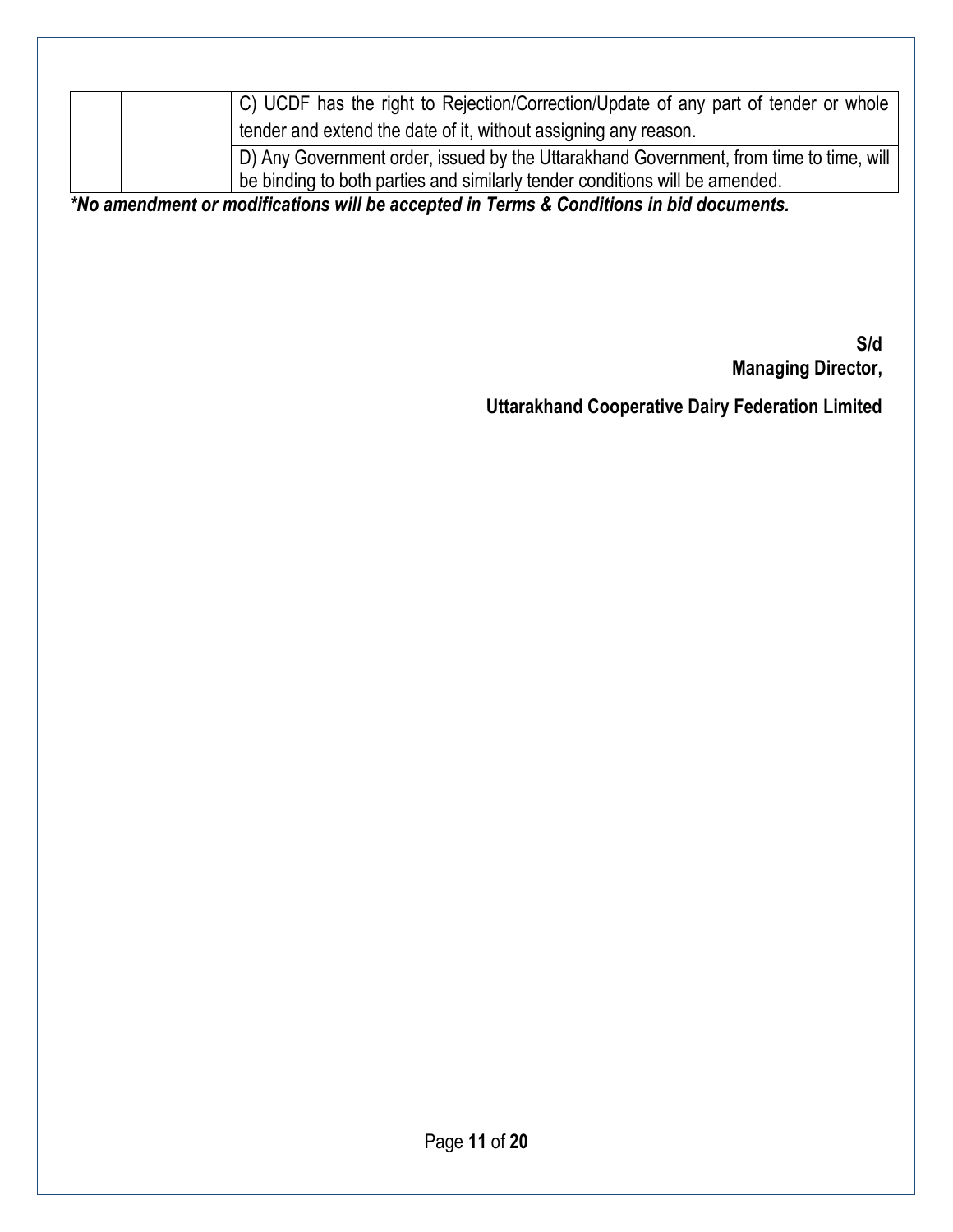## <span id="page-11-0"></span>4. Supply of Ice Cream Pushcart

UCDF shall require 20 units of Ice Cream Pushcart for sale of Ice Creams. Firms/ Supplier shall provide Ice Cream Tricycle Pushcart to different milk unions/ districts of Uttarakhand as per PO raised by the department.

#### <span id="page-11-1"></span>4.1. Specifications for Ice Cream Tricycle Pushcart

#### 1. BASE FRAMES

Angle  $-40x40x5$ C Channel 75x40x5mm Side Platform Pipe – 25.4 Mm, Wall Thickness – 1.4 Mm,

### 2. CYCLE FRAME

Made Out By Crc Pipe. Lower Pipe Od 35mm, Wall Thickness 2mm Bottom Support Upper/ Lower Pipe Up To Centre Pivot Pin Od 25.4 Mm Wall Thickness 1.8 Mm Welding With Two Support Strips Wall Thickness 3 Mm Chain Stay Lower Pipe of 22 Mm, Wall Thickness 1.8mm Chain Stay Upper Pipe of 18 Mm, Wall Thickness 1.8mm Seat Stay Pipe Od 29 Mm, Chain Stay Lower Pipe 1.6mm

### 3 . REAR RIM THICKNESS

Size 24x2x1.25 (H/D) Dia (Tape Size) 1595/1597 Mm Outer Width - 37.5 Mm, Inner Width - 25.5 Mm Bead Size - 6.00+/-.025 Mm Spoke Hole -4.70+/-.05m.M. (12/13gauge, 2.06mm/1.83mm) Nipple Size – 8.26 +/-.14 Mm Spoke Hole Offset – 1mm Form Center 12 Gauges, 2.06mm/1.83mm (Iron Bar With Bright Chrome Playing 09 Microns / Power Coated)

### 4. SEATS

3 Type Of Seat (I) Gernal With Double Spring And Locknut (Plastic Cushion) **Optional** (Ii) Seat With Plastic Base Without Long Spring

Page **12** of **20**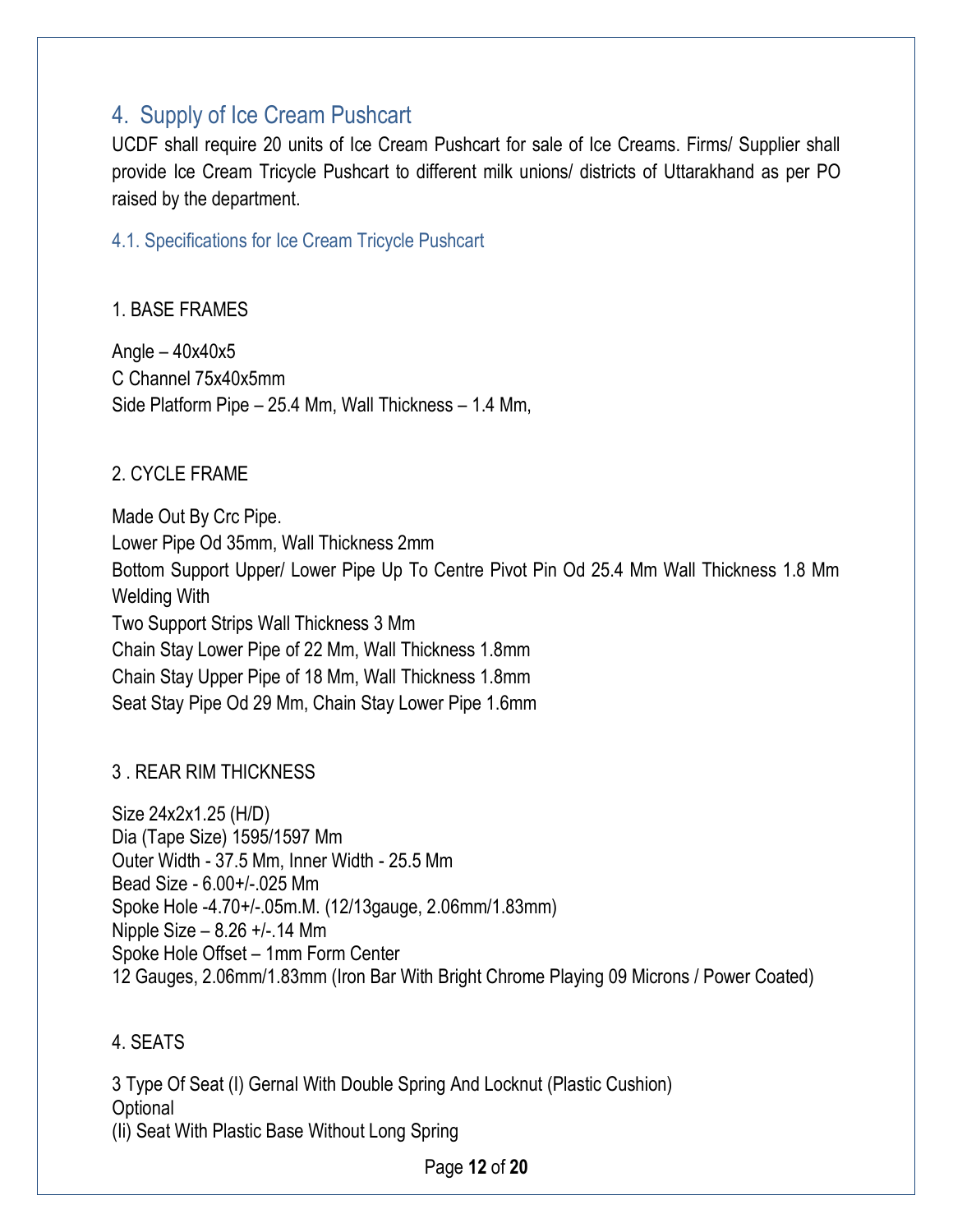(Iii) Extra Heavy Duty Seat With Extra Spring Supports And Extra Life. Cushion Installed For Better **Softness** 

- 5. PADDLE SPECIFICATIONS
- Extra Heavy Duty Paddle Stm Brand
- Tool Box Mounted On Pipe Made Carrier

### 6. HANDLE

- CRC Pipe, OD 25.4 mm with one centre support
- Wall Thickness 1.4mm.

## 7. FRONT WHEELS

- 1.3mm Special Channel (D Grade)
- Width Of Channel 105 Mm Weld (Width 19.4mm, Thickness
- 3.75mm,) C Chenal With Mig Wellding For Extra Support
- 9.52 Mm Round Bar X 12 Nos.
- Bearing Hub 1d 50 Mm Wall Thickness 5 Mm
- 2.75 Mm From Bearing Side (6204 Bearing Size)
- Length 80 Mm

### 8. REAR MUDGUARD

- Made With Crc Sheet 95 Mm. Width, Spl Grade D, Wall
- Thickness 0.70 Mm/ Fitted With Mudgaurd Stay With 2 Wire
- Legs.

## 9. BEARING INSTALLATIONS

- Ball Bearing In Rim Hub 6204 Zz 2 Nos And Center Pivote
- Bearing 32007 Taper Roller Is Fitted With Hydraulic Press

## 10. FRONT TYRE AND TUBE

**Tube Size 2-25-19** 

### 11. REAR TYRE AND TUBE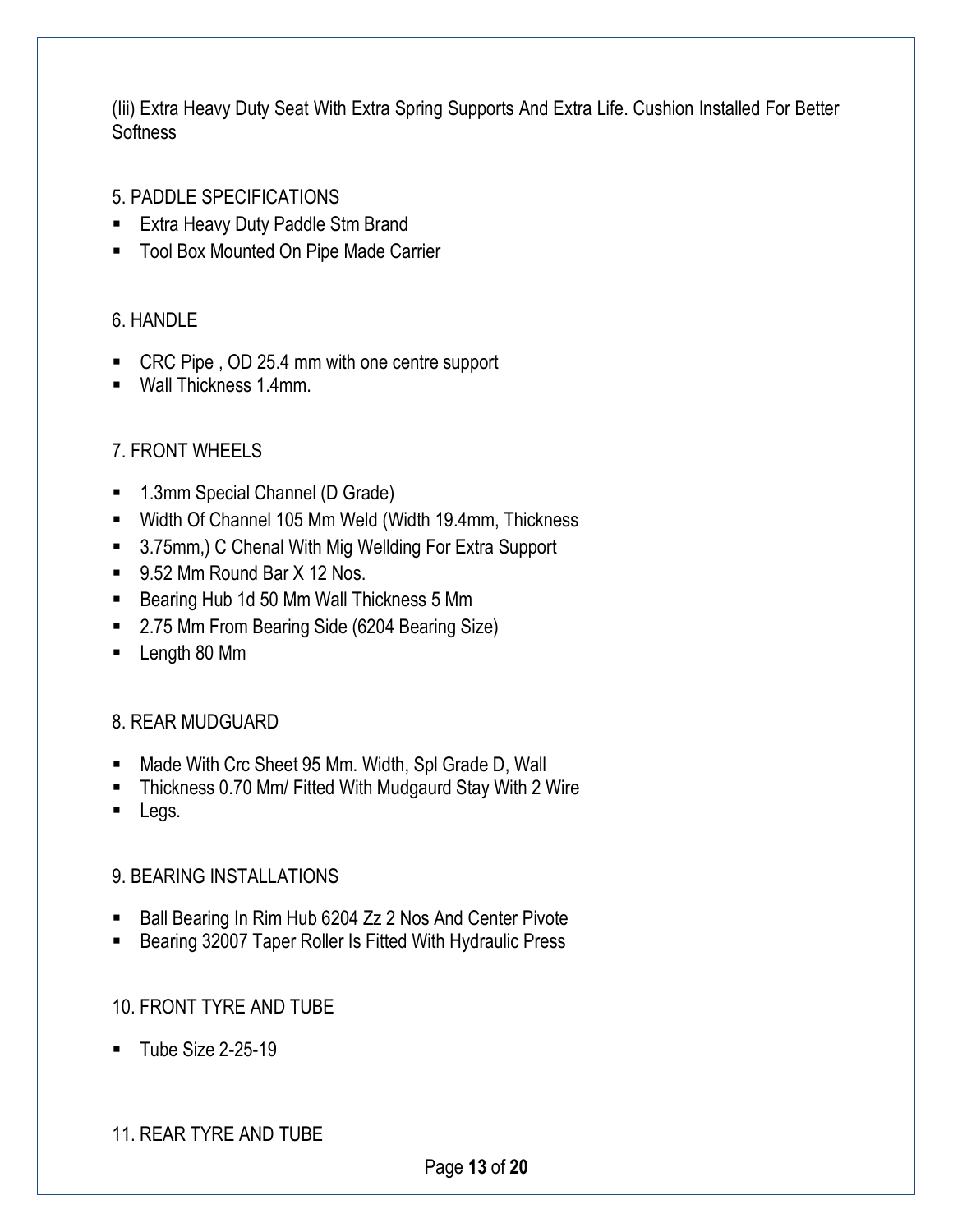■ Moulded Tube 24-1-75

#### 12. CANOPY STRUCTURE

- Base Square Pipe 20x20 Mm, Wall Thickness -1 Mm
- Upper Pipe Of Anopy Square Pipe 12x12 Mm, Wall Thickness -1 Mm

#### 14. CANOPY PIPES / VERTICAL PIPE

- Crc Pipes, Od 25.4mm.
- Wall Thickness 1.4 Mm.
- $\blacksquare$  Lenth 1370 Mm,
- Cap  $-2.5$  Mm, Od 32mm

#### 15. COATING

- Pure Polyster Powder Coating Good For Outdoor Use, Protection
- From Ultraviolet Exposure (Colour As Per Your Choice But In Available Shades)

#### <span id="page-13-0"></span>4.2. Specifications for Freezer On Wheels

4.2.1 Freezer On Wheels – 115 L

| S.No.           | <b>Technical Specifications</b>            | <b>Details</b>                                  |
|-----------------|--------------------------------------------|-------------------------------------------------|
|                 | Capacity                                   | 115L                                            |
| $\overline{2}$  | Make                                       | Western Refrigeration/Nilkamal/Svarna/Sea Plast |
| 3               | Temperature Range                          | -26 $^{\circ}$ C 42 $^{\circ}$ C                |
| 4               | <b>External Dimensions</b>                 | 975 X 640 X 705                                 |
| 5               | <b>Internal Dimensions</b>                 | 460 X 445 X 555                                 |
| $6\phantom{1}6$ | <b>Insulating Material &amp; Thickness</b> | PUF-T65_Gly-40mm                                |
| 7               | Source of Temperature Holding              | Propylene Glycol                                |
| 8               | Door Material                              | Stainless Steel_21 Gauge                        |
| $\overline{9}$  | <b>Compressor Capacity</b>                 | HP_190<br>1/5<br><b>AMP</b><br>Watt-Wc 1.6      |
|                 |                                            | Emerson_Danfoss_Tecumseh                        |
| 10              | Refrigerant                                | R-134a/404                                      |
| 11              | Holding Temperature in Hrs.                | 10-12 Hour_-25°C to -18°C*43°C                  |
| 12              | <b>Power Consumption (Unit/Hour)</b>       | 2.2 Units/Day                                   |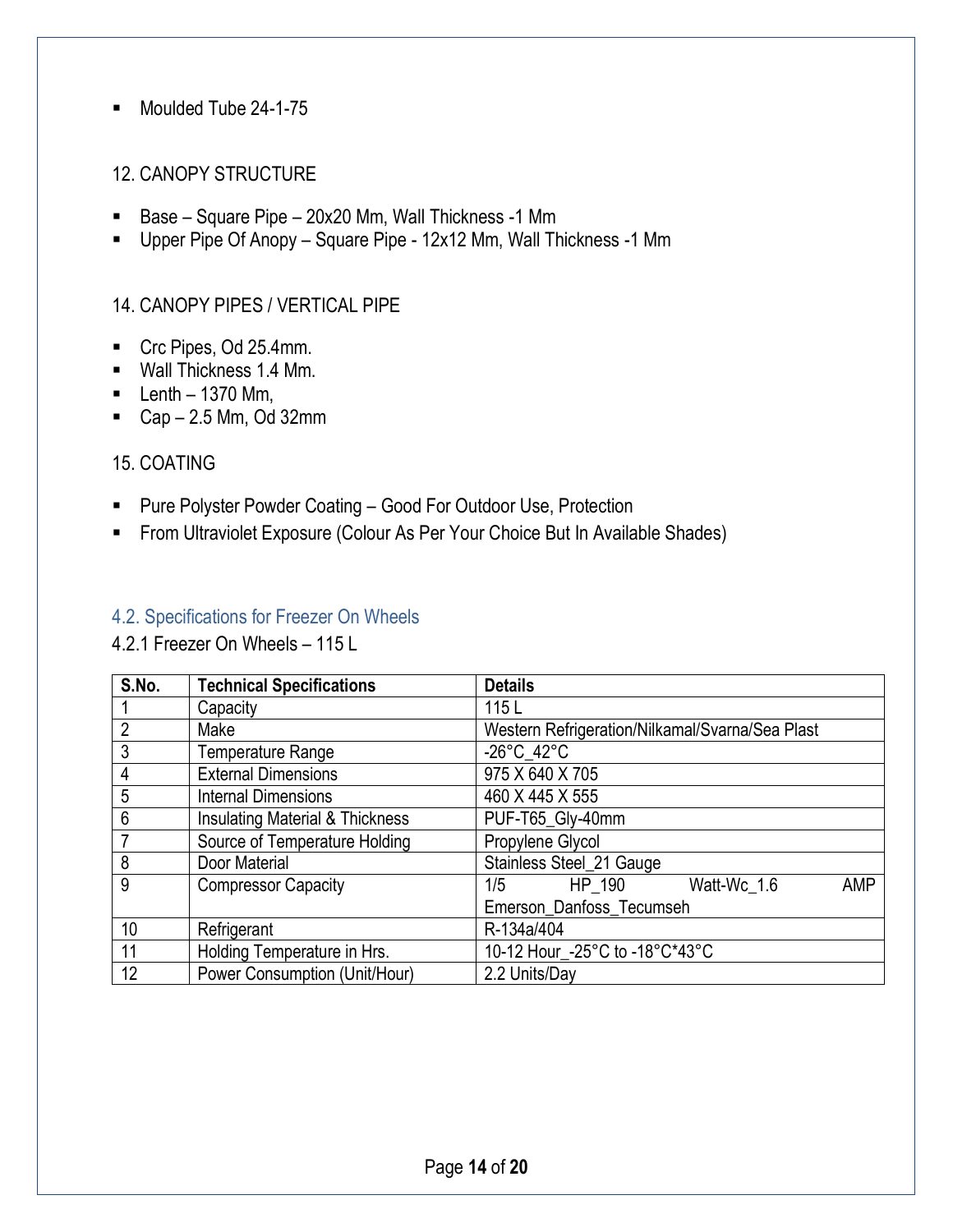#### 4.2.1 Freezer On Wheels – 200 L

| S.No.          | <b>Technical Specifications</b>            | <b>Details</b>                                 |
|----------------|--------------------------------------------|------------------------------------------------|
|                | Capacity                                   | 205L                                           |
| $\overline{2}$ | Make                                       | Western Refrigeration/Nilkamal/Svarn/Sea Plast |
| 3              | Temperature Range                          | $-26^{\circ}$ C to $-42^{\circ}$ C             |
| 4              | <b>External Dimensions</b>                 | 990 X 633 X 890 (Approx)                       |
| 5              | <b>Internal Dimensions</b>                 | 460 X 445 X 555                                |
| 6              | <b>Insulating Material &amp; Thickness</b> | PUF-T65_Gly-60mm                               |
| $\overline{7}$ | Source of Temperature Holding              | Propylene Glycol                               |
| 8              | Door Material                              | Plastic Top                                    |
| 9              | <b>Compressor Capacity</b>                 | HP 190<br>1/5<br>Watt-Wc_1.6<br><b>AMP</b>     |
|                |                                            | Emerson_Danfoss_Tecumseh                       |
| 10             | Refrigerant                                | R-134a/404                                     |
| 11             | Holding Temperature in Hrs.                | 10-12 Hour_-25°C to -18°C*43°C                 |
| 12             | Power Consumption (Unit/Hour)              | 2.2 Units/Day                                  |

Note –

- 1. UCDF shall provide artwork as per the dimensions of the Deep Freeze & Canopy. As the designs and logo of 'Aanchal' brand are the properties of Federation and registered under trademarks act. Tampering, copying etc. malpractices are strictly prohibited under the IPR act. Considered as legal offence subject to discrimination / violation of the terms and conditions.
- 2. The firm shall submit the original CDR file for the approved artwork design / final design Suppliers shall provide the required quantity.
- 3. Branding Charges for the Canopy and FOW shall be borne by the manufacturers/suppliers.

# <span id="page-14-0"></span>5. Supply of Ice Cream E-Cart

UCDF shall require 20 units of Ice Cream E-cart for sale of Ice Creams. Manufacturers/ Suppliers shall provide Ice Cream E-Carts to different milk unions/ districts of Uttarakhand as per PO raised by the department.

| SI. No. | <b>Technical Specifications</b> | <b>Details</b>                                     |  |
|---------|---------------------------------|----------------------------------------------------|--|
|         | <b>Controller Capacity</b>      | 24 Cylinder MOSFET                                 |  |
| 2       | <b>Motor Capacity</b>           | 1520 Watt                                          |  |
| 3       | <b>Battery Capacity</b>         | 4 Batteries of 12 Watt 120 AH                      |  |
| 4       | Warranty                        | 6 Month Motor, 6 Month Controller, 6 Month Charger |  |
| 5       | <b>Wheel Size</b>               | 90, 90, 12                                         |  |
| 6       | Tyre Type                       | Tube Tyre                                          |  |
|         | <b>Seating Capacity</b>         | 1 Person                                           |  |
| 8       | Speed                           | 17.95 KM/H                                         |  |
| 9       | <b>Charging Time</b>            | 8 Hours                                            |  |
| 10      | Freezer                         | 275L                                               |  |
| 11      | <b>Freezer Temperature</b>      | $-28^{\circ}$ C                                    |  |

## <span id="page-14-1"></span>5.1. Specifications for Ice Cream E-Cart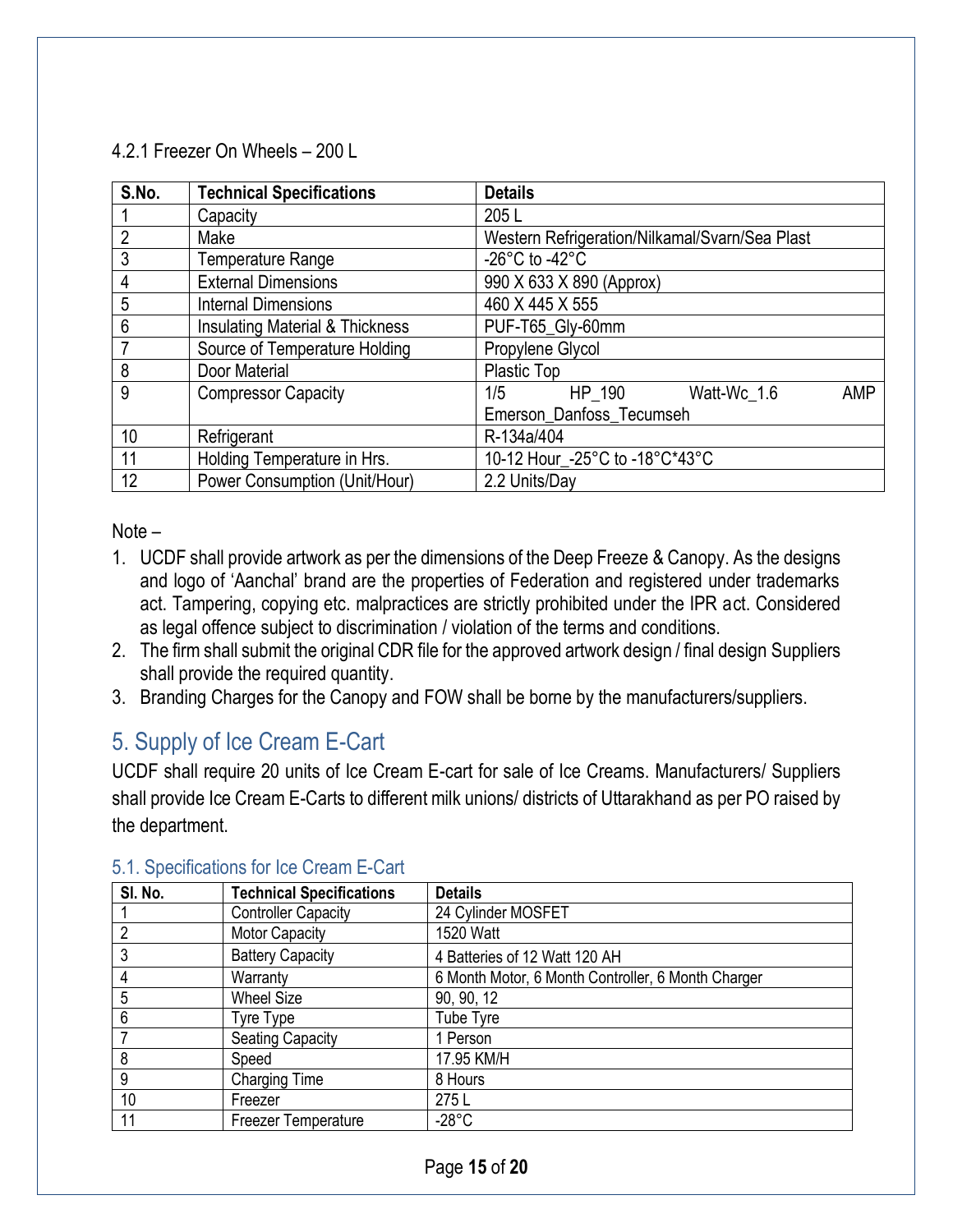Note –

1. UCDF shall provide artwork as per the dimensions of the Deep Freeze. As the designs and logo of 'Aanchal' brand are the properties of Federation and registered under trademarks act. Tampering, copying etc. malpractices are strictly prohibited under the IPR act. Considered as legal offence subject to discrimination / violation of the terms and conditions.

2. The firm shall submit the original CDR file for the approved artwork design / final design Suppliers shall provide the required quantity

3. Firm shall provide all necessary documents for the registration of vehicle at the time of delivery including Temporary RC etc.

### OTHER IMPORTANT TERMS:

1. Batteries should be a make of Exide/ Eastman/ Lithium ion (any company with 1 year warranty) with below mentioned technical specifications;

| <b>SN</b> | <b>Technical Specifications</b>    | Details                                                                               |
|-----------|------------------------------------|---------------------------------------------------------------------------------------|
|           | ⊦Ah Capacitv<br>. 120<br>Battery - | Dimensios $-410x172x283$ ,<br>, Plate Type- <sup>-</sup><br>Tubular<br>year warranty, |

- 2. There should be a warranty of atleast six months in all other spare parts like motor, controller, AC/DC and charger.
- 3. Controller, AC/DC and charger has to be Indian make like Axiom, Samrat & UTL.
- 4. As the designs and logos of 'Aanchal' brand are the properties of Federation and registered under trademarks act. Tampering, copying etc. malpractices are strictly prohibited under the IPR act. Considered as legal offence subject to discrimination / violation of the terms and conditions.
- 5. The firm shall submit the original CDR file for the approved artwork design / final design when the 1<sup>st</sup> PO issued and if failed to submit, the payment should not be released by the federation/ milk union.
- 6. In case of preparation of new designs and corrections in existing designs shall be within the scope of annual tenders.

# <span id="page-15-0"></span>13. Technical Specifications, Sampling, Testing and Analysis, Penalties Etc.

- a) UCDF LTD shall also be free to conduct external testing for required parameters of supplied materials. In case of non-compliance of the required composition, total consignment will be rejected on the sole responsibility of the supplier.
- b) **Delivery:** The goods shall be supplied directly to our dairies/unions and the dispatches shall be made strictly as per the delivery schedule given in the purchase order. Supply of consignment as per purchase order only.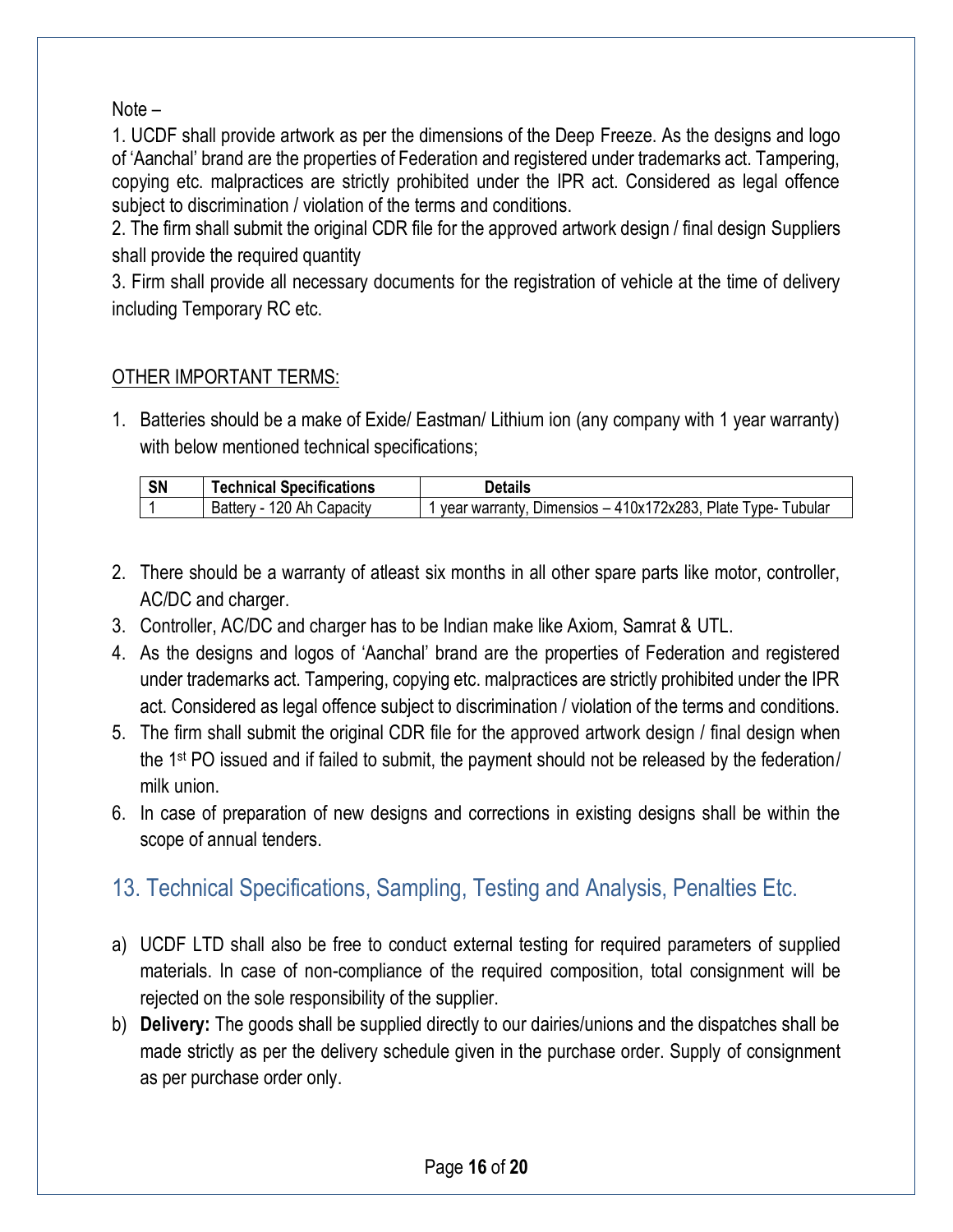- c) **Warranty:** The supplier shall provide a warranty for a minimum period of one year from the date of supply of material for satisfactory performance of the material according to the designed and details of specification given or any other norms fixed by UCDF LTD.
- d) For any legal matters & legal disputes are shall subject to under Dehradun jurisdiction only.

# <span id="page-16-0"></span>OTHER IMPORTANT TERMS:

- 1. Every manufacturer has to take approval of the design before final printing.
- 2. In case of preparation of new designs and corrections in existing designs shall be within the scope of annual tenders.
- 3. Firms should supply push kart/ e-kart with Aanchal Branding and the cost of it has to be borne by the Bidder itself.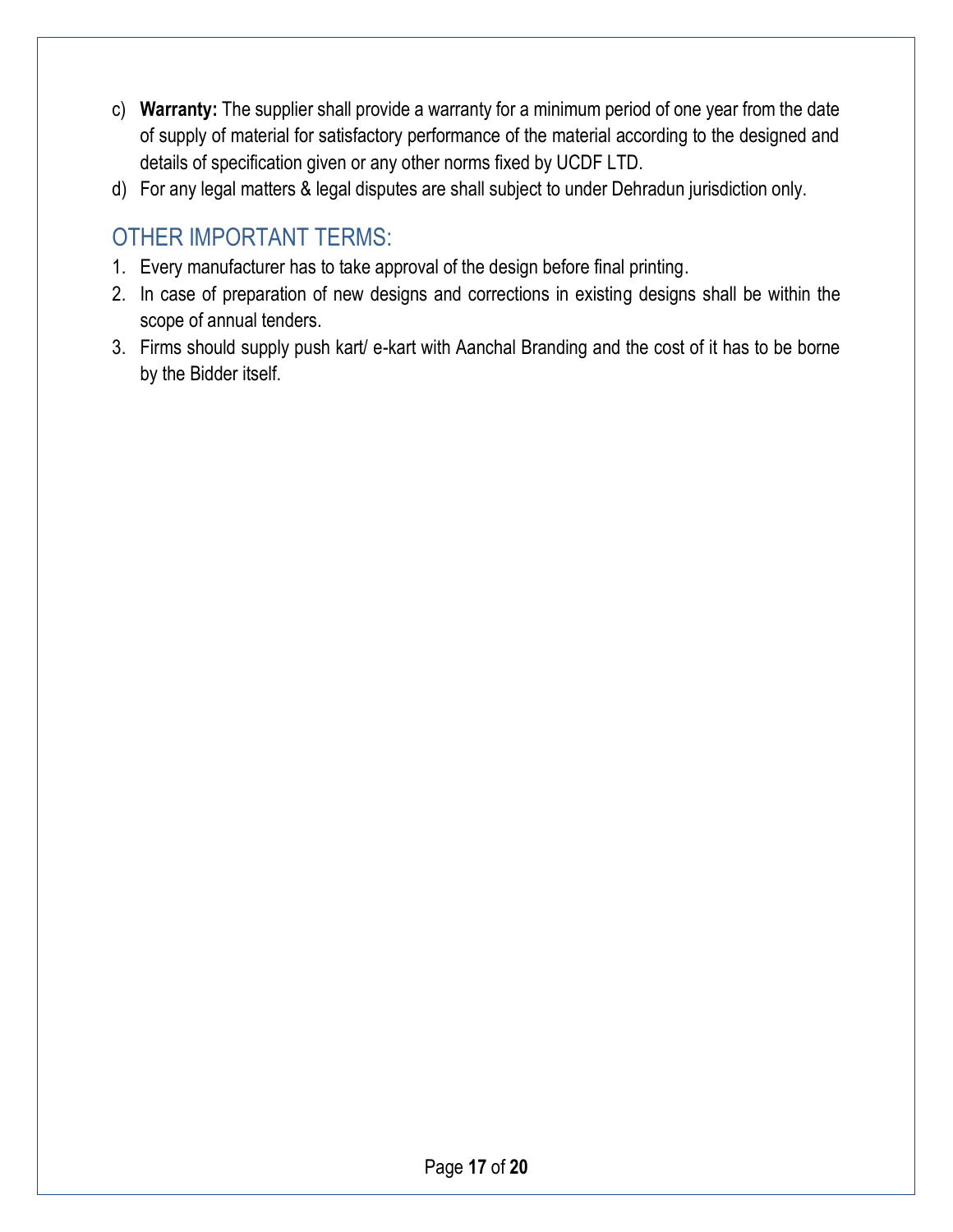## ANNEXURE- 'A' – Tender Acceptance Letter

### **(To be given on Company Letter Head)**

<span id="page-17-0"></span>

| Date:<br>To, |                                                                                                  |        |         |         |
|--------------|--------------------------------------------------------------------------------------------------|--------|---------|---------|
|              |                                                                                                  |        |         |         |
|              | Sub: Acceptance of Terms & Conditions of Tender.<br>Tender Reference No:                         |        |         |         |
| Name         | οf                                                                                               | Tender | Work:   |         |
|              |                                                                                                  |        |         |         |
|              |                                                                                                  |        |         |         |
| Dear Sir,    |                                                                                                  |        |         |         |
|              | 1. I/ We have downloaded / obtained the tender document(s) for the above mentioned 'Tender/Work' |        |         |         |
| from         | the                                                                                              | web    | site(s) | namely: |
|              | المكملا والمتحامين الممسو بالمسمس ومنتموا والمطلومات والمتحدث والمسمو والسميناوي سيتميز س        |        |         |         |

as per your advertisement, given in the above-mentioned website(s).

2. I / We hereby certify that I / we have read the entire terms and conditions of the tender documents from Page No. \_\_\_\_\_\_\_\_ to \_\_\_\_\_\_ (including all documents like annexure(s), schedule(s), etc.,), which form part of the contract agreement and I / we shall abide hereby by the terms / conditions / clauses contained therein.

3. The corrigendum(s) issued from time to time by your department/ organizations too have also been taken into consideration, while submitting this acceptance letter.

4. I / We hereby unconditionally accept the tender conditions of above-mentioned tender document(s) / corrigendum(s) in its totality / entirety.

5. In case any provisions of this tender are found violated, then your department/ organization shall without prejudice to any other right or remedy be at liberty to reject this tender/bid including the forfeiture of the full said earnest money deposit absolutely.

Yours Faithfully,

(Signature of the Bidder, with Official Seal)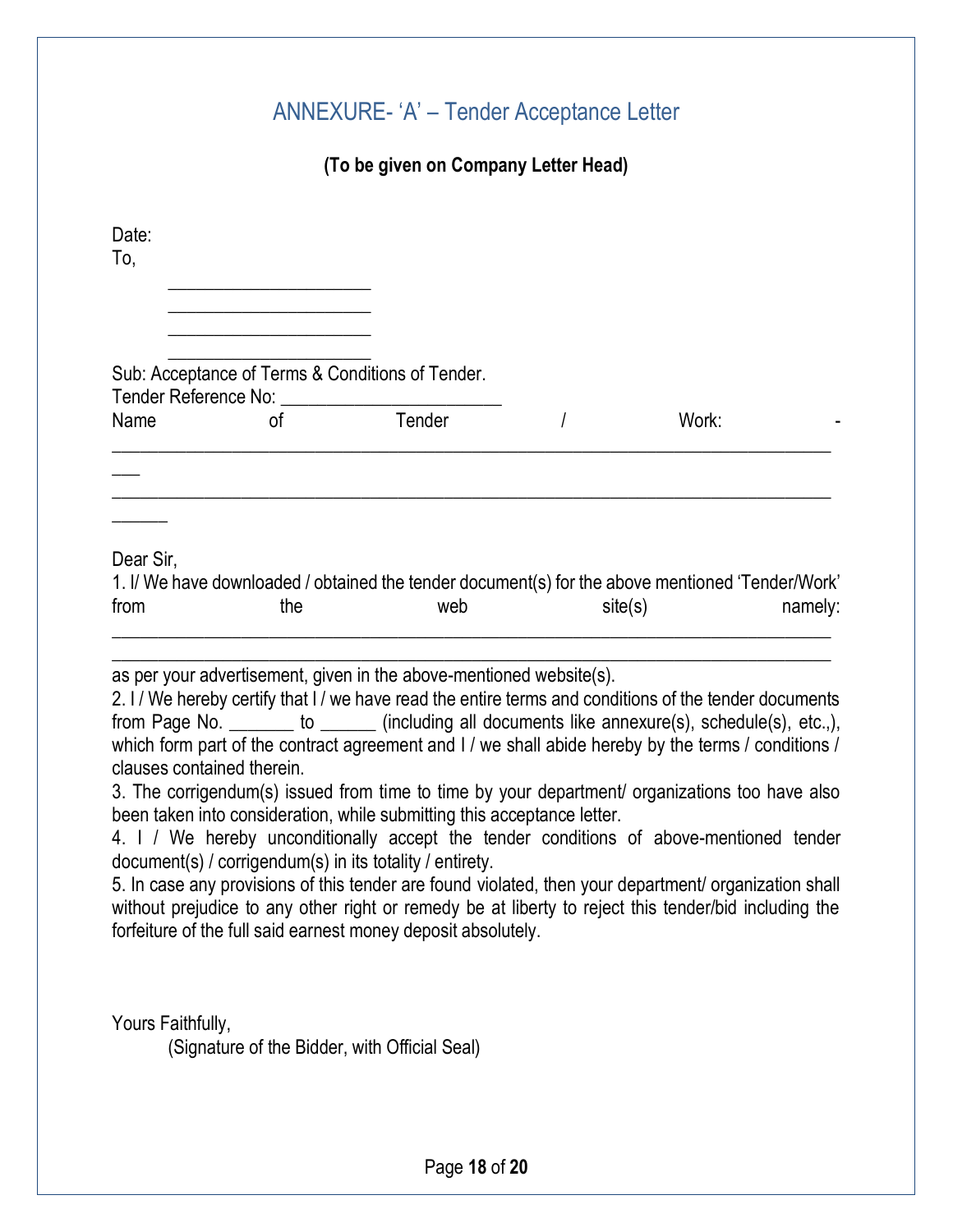## ANNEXURE 'B' **-** Non-Black Listed Certificate **(Affidavit on A Non-Judicial Stamp Paper Of Rs.100/-)**

<span id="page-18-0"></span>I, **I** and the sole proprietor/partner/authorized signatory of M/S\_\_\_\_\_\_\_\_\_\_\_\_\_\_\_\_\_\_\_\_\_\_\_\_\_\_\_\_\_\_\_\_\_\_\_\_\_\_\_\_\_\_\_\_\_ sole proprietorship/partnership firm/public/private limited company having its principal place of business/ registered office at............................................. ..................................(Full Address) do hereby solemnly affirm and declare as under:-

- 1- That I hereby confirm and declare that my/our firm/company M/S............................................ is not blacklisted/delisted or debarred with any company of Private/Public Ltd. or Government Company/Semi Govt. dept. from participating in the tender as on date.
- 2- That I hereby confirm and declare that my/our firm/company M/S............................................ is /are not involved in any illegal activity and/or not charge sheeted for any criminal act of theft and/or any other essential commodity during last five years.
- 3- That I further undertake that in case any of the facts sworn in as mentioned above and any particulars mentioned in our application are found other-wise or incorrect or false at any stage, my/our firm/ company shall stand debarred from the present and future tenders of the Uttarakhand Co-operative Dairy Federation Ltd. and its associates Milk Union. Besides, Uttarakhand Co-operative Dairy Federation Ltd shall be entitled to take all such actions as may be deemed fit including termination of contract, if awarded, without any claim for any compensation whatsoever on account of such premature closure of the contract.
- 4- I know that to swear a false affidavit is crimes under the law and with such knowledge only I have sworn this Affidavit. I shall be responsible for any false statement.

#### (**Signature of the Proprietor/ Managing Partner/Director with Seal)**

#### **DEPONENT**

Verified at ......................... on.....................that the contents of para 1 to 4 of this affidavit are true and correct and no part of this is false and nothing material has been concealed or falsely stated therein.

**(Signature of the Proprietor/ Managing Partner/ Director with Seal) DEPONENT (Signature & Seal of Notary)**